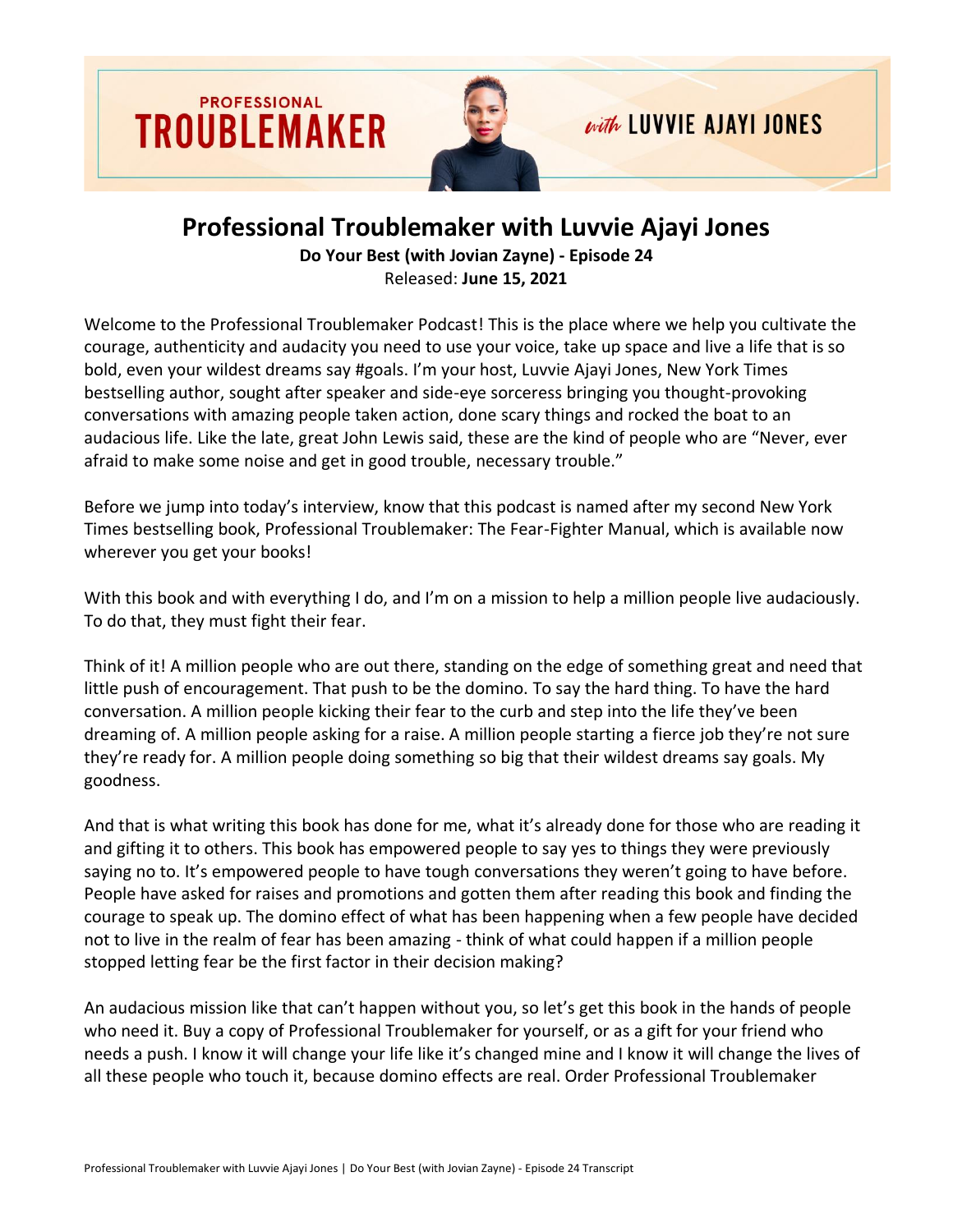(hardcover or audiobook) now at PROFESSIONALTROUBLEMAKERBOOK.com or wherever you buy books.

My guest today is an international speaker, professional development coach and my friend Jovian Zayne. We originally aired this episode in 2019, and wanted to share it again. This conversation is super timely as the world starts to open up and we decide what we want to let go of and what we want to bring with us as we move forward in this new normal. One of the things I think is important to think about is our purpose, and Jovian is the founder of the annual International Day of Purpose, which happens every year on the summer solstice which is on June 20 in 2021.

International Day of Purpose is a day set aside to explore your personal why and embrace the power of living on purpose. And I think that is something we really need right now. Jovian and I not only talk about Day of Purpose but about how important it is to use your privilege and purpose to encourage the human spirit, creating allyship and operating across lines of differences.

I'm excited to share this conversation again with those who may have missed it the first time around. Let's get into it.

### Conversation with Jovian Zayne

| LUVVIE        | One of my favorite people is on today. This is Jovian Zayne that is joining us. Jovi, I'm so glad<br>you're on the show.                                                                                                                                                                                                                                                                                                                                                                                                                                                                                                                                                                                                                                                                                                                                                                                                                                                                                                                                                                                               |
|---------------|------------------------------------------------------------------------------------------------------------------------------------------------------------------------------------------------------------------------------------------------------------------------------------------------------------------------------------------------------------------------------------------------------------------------------------------------------------------------------------------------------------------------------------------------------------------------------------------------------------------------------------------------------------------------------------------------------------------------------------------------------------------------------------------------------------------------------------------------------------------------------------------------------------------------------------------------------------------------------------------------------------------------------------------------------------------------------------------------------------------------|
| <b>JOVIAN</b> | Oh, it's such a pleasure. I'm so glad. We were long overdue, but perhaps it's just right on time.                                                                                                                                                                                                                                                                                                                                                                                                                                                                                                                                                                                                                                                                                                                                                                                                                                                                                                                                                                                                                      |
| LUVVIE        | It's right on time. It's perfectly on time. All right. I'm going to give people your bio so they can<br>understand your epicness in all its glory. Jovian Zayne is an international speaker and certified<br>leadership and professional development coach with years of experience in change<br>management, global diversity, and leadership development. She leads the OnPurpose<br>Movement, a firm committed to developing values-driven leaders through targeted coaching,<br>public speaking, and facilitated experiences.<br>Her firm's client list? Yo, everybody. Google, The New York Times, Goldman Sachs, Columbia<br>University, Harvard, the Aspen Institute, Janelle Monáe's Wondaland Records, and Teach for<br>America. Alongside notable individuals such as Tarana Burke, Serena Williams, and LeBron<br>James, Jovian was named to the 2018 Root 100, an annual list of the most influential African<br>Americans ages 25 to 45. She is the founder of the annual International Day of Purpose, a day<br>created to inspire people of all generations to celebrate and activate the power of their |
|               | purpose. In partnership with the Obama administration and various organizations' celebrities, its<br>global reach has touched over 16 million people around the world. She is just epicness in human<br>form. Jovi, welcome.                                                                                                                                                                                                                                                                                                                                                                                                                                                                                                                                                                                                                                                                                                                                                                                                                                                                                           |

JOVIAN Aw, thank you. Oh, thank you, Luvvie. I'm so glad to be here.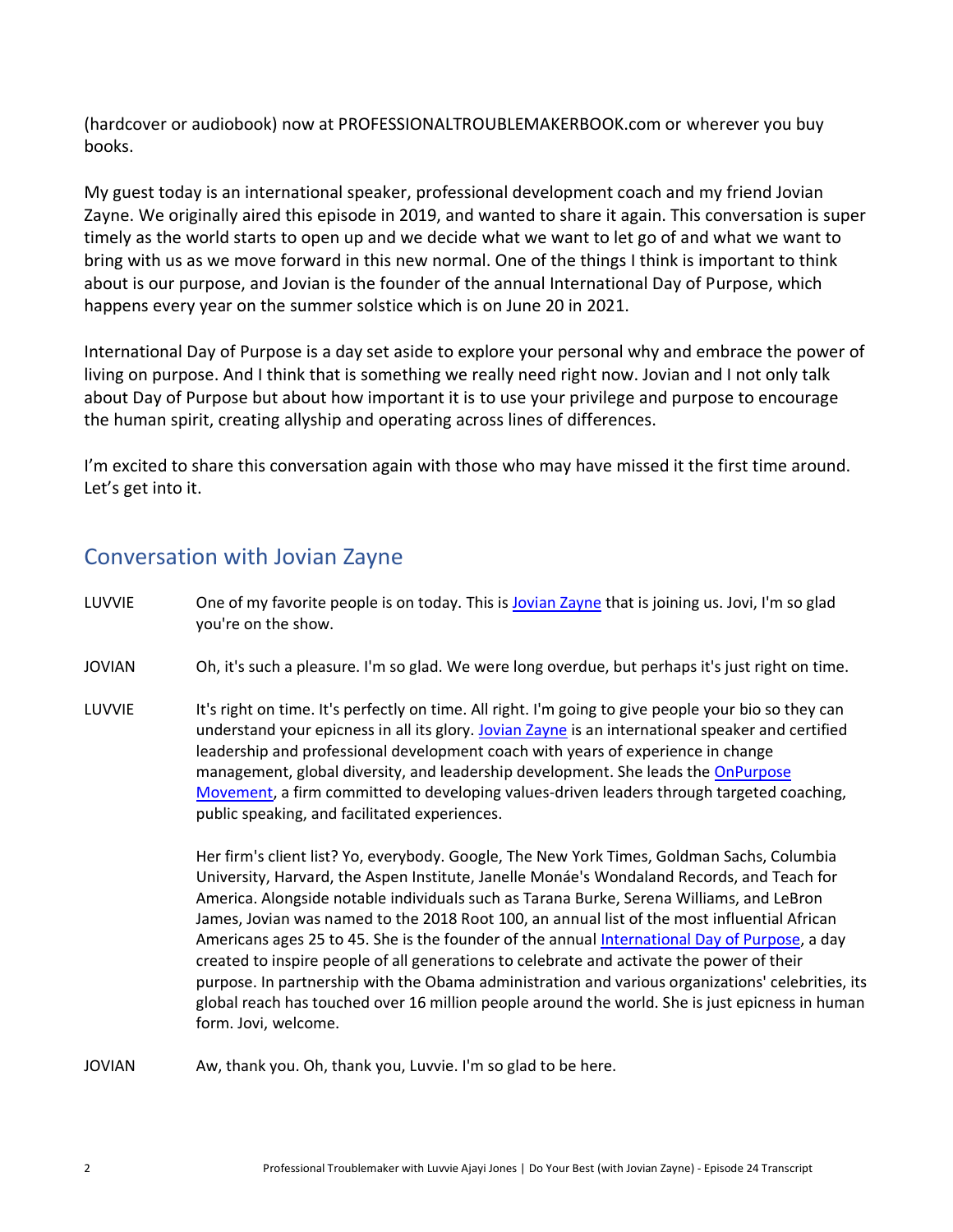- LUVVIE Yo. Yeah. No, Rants is much overdue to have some Jovi love on here. I always start with asking people, when you were little Jovi, what did you want to be or do when you were grown up?
- JOVIAN Yeah. Little Jovi wanted to be a therapist.
- LUVVIE Really?
- JOVIAN Yeah. Yeah. I mean, I had a lot of clarity of mind that I wanted to sit people down, couch, and just have an epic conversation with them. I mean, it was something from think since I was about ... Honestly, I feel like I could speak to it very clearly once I was in middle school. I had seen a therapist on television before. I remember overhearing one of my friends' moms, who was actually seeing a therapist, talk about it in the kitchen one time. We were coming up for soccer practice, and I remember thinking, "Oh, that's what I want to do. I want to help people with their problems. I want to listen to them, give them perspective. Yeah, that's what I want."

Growing up, honestly, it made so much sense to me because people naturally came to me with their stuff. For whatever reason, people found me to be a safe place for them to explore their identities, to explore their problems, to think through ideas. I mean, it was everything from like, "Girl, I know he's about to break up with me. How do I handle it?" to "I really don't like this teacher. I'm trying to figure out how to change out of this class," to, "Me and my brother aren't getting along. How do we handle it?" I mean, people were coming to me with their stuff all through school. So, it's the thing that little Jovi wanted to do, and I guess it's translated well to the work I do now.

- LUVVIE So, sixth grade, you was basically running a mini therapist couch.
- JOVIAN I was. I was. I've always been holding space for people.
- LUVVIE Wow. Environment is a big part of who we are as humans, especially during these crucial, formative years-
- JOVIAN Absolutely.
- LUVVIE ... and you grew up in North Carolina.
- JOVIAN I did. I did. I always like to say I'm a southern girl turned Big Apple biter. Well, now West Coast lover, but the South is certainly the place that birthed me and raised me. I was born in Texas, but I spent most of my formative years in the American South between North Carolina and South Carolina. Yeah.
- LUVVIE How do you think North Carolina played into that idea that you were the person who holds space for people?
- JOVIAN That is such a powerful question. I'm going to answer it in reflection to a beautiful TED Talk by [the incredible Taiye Selasi](https://www.ted.com/talks/taiye_selasi_don_t_ask_where_i_m_from_ask_where_i_m_a_local/discussion) where she talks about this idea of challenging the notion of asking people, "Where are you from?"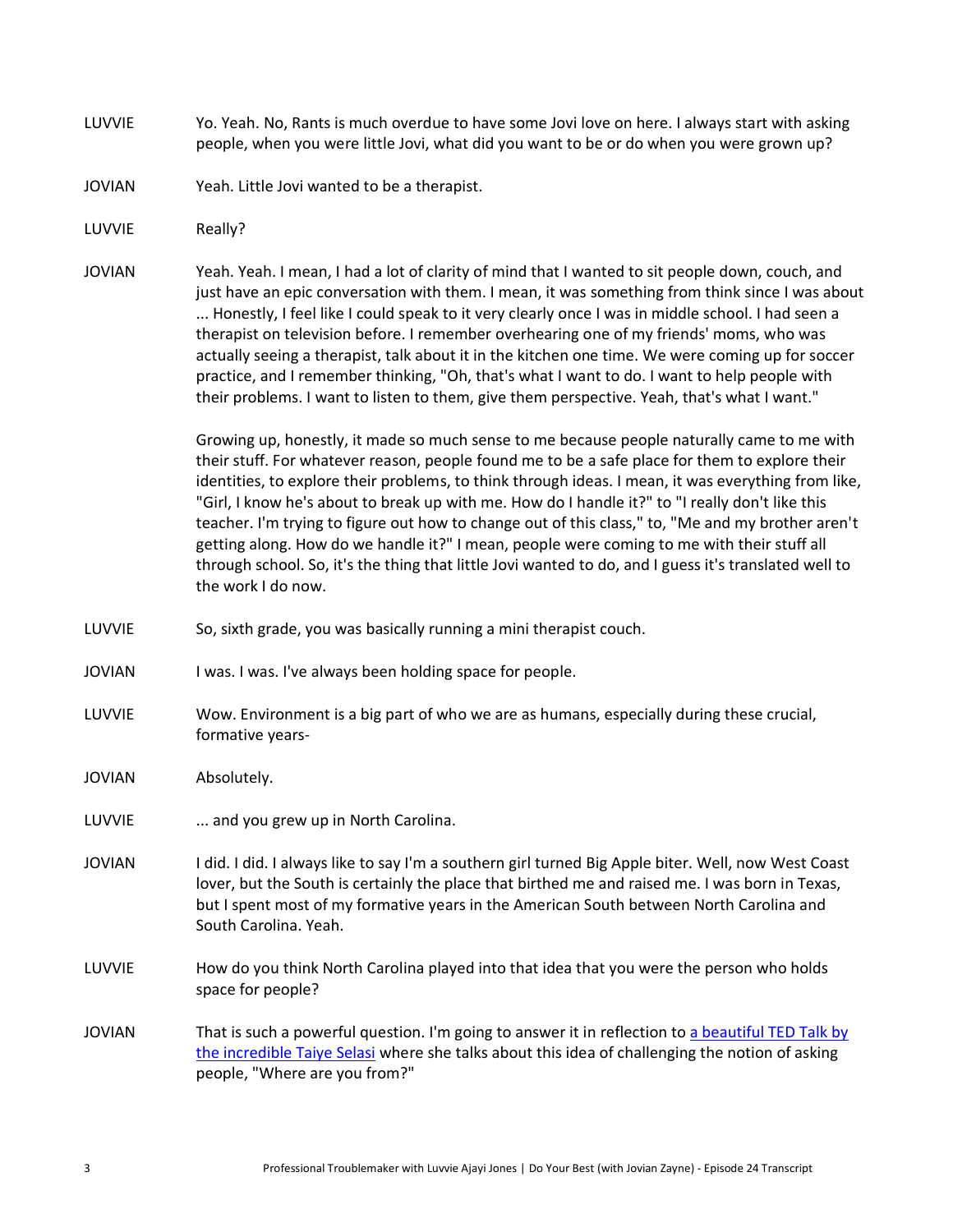#### LUVVIE Mm-hmm (affirmative).

#### JOVIAN Because for so many of us, that could be a loaded question. Right?

LUVVIE Yeah.

- JOVIAN She invites us to approach that question from the angle of, "Where are you local to?" Meaning that if you were to think about things from the standpoint of where you have rituals, restrictions, or relationships, it invites a much more open and transient kind of definition to explore the things and the environments that have helped to shape who you are. For me, North Carolina is certainly the place that allowed me to, I should say North Carolina and South Carolina, that helped to form young Jovi because of the very important relationships that I saw. I mean, Luvvie, you know this, but I am the granddaughter of two Baptist pastors.
- LUVVIE Mm-hmm (affirmative).
- JOVIAN So, growing up, I saw incredible examples and, of course, with their lives, my grandmother's, and other members of my family. I saw what it was like to hold space for people who were going through this for the "least of these." I saw what it was like when ... I mean, I remember very candidly, specifically, my grandfather on my dad's side, who we lovingly called Grada ... I remember him getting up time and time again on Christmas Day where we'd be opening presents. The phone would ring, and somebody would have lost someone. Or somebody would be in the hospital, or somebody, some church member would be in crisis. He would leave our jubilant celebration to go see about members of the church, and I saw what that was like for someone to hold space, even when it wasn't convenient, how important it was to put someone before yourself. Being a product of that kind of environment really helped to shape the way that I understood the power of relationship and being there for people.

I also say the rituals of church, the rituals of family traditions, everything from family talent shows to, oh my goodness, to having to book reports and to talk through them, to soccer practices. I mean, there were tons of rituals that I had growing up from grade school through college that the South helped to shape in me. Of course, I would also say restrictions. There were certain things I couldn't do because I was in the South, and I thought ... I mean, I'm a young black girl. I identify as cisgender black woman now, but I was just a cisgender black girl growing up. I was well aware, very well aware of who I was because of how often I was othered, how often I was the only black girl in my classes, how often I was the only black girl on my soccer team, the traveling soccer team. I mean, I played competitive soccer through college, and so, I mean, outside of ...

One of my best friends, Jamila Seymour and Michelle Buteau, sometimes when we were lucky enough to be on the same team, we were fine covering each other. But I was used to being the other, and yet, Luvvie ... This is the thing. And yet there was something about the way that my parents helped me to understand who I was and who I was made to be that I didn't adopt an identity of another in a way that made me to feel less than, outcasted, or not enough.

LUVVIE Ooh.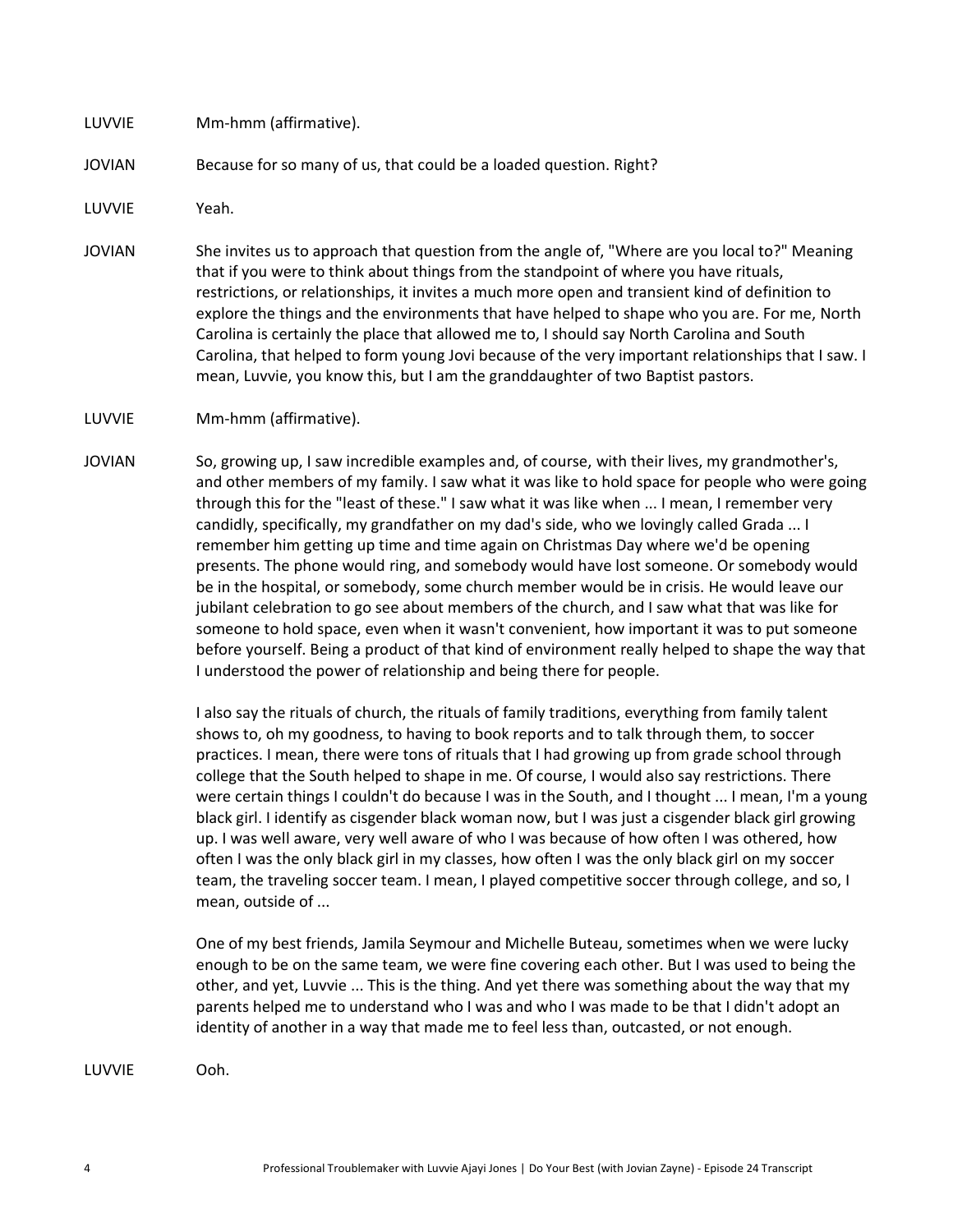JOVIAN But it actually unleashed a sense of competence, clarity, and confidence in myself that I can-

LUVVIE Girl-

- JOVIAN Yeah, that I won't just survive in spaces where I'm the only young Jovi but that actually, I am there for a reason, and there is a deeper human connection for me to make. It's been a part of who I was since I was young. People see it in me now, and it's hard for people to pinpoint, but the truth is this calling to invite people in to be in relationship with me, to know that they can be in a safe space and be themselves has just been a part of me. I think the South did have a lot to do with that.
- LUVVIE That actually is a really powerful piece that I want to pull out, the idea that you were often the only. And instead of the usual of people kind of reducing themselves or diminishing themselves and feeling out of place and out of voice, you let it embolden you at a young age.
- JOVIAN I did. I did. I will tell you this story I will never forget. I guess I'm talking some other point as the conversation continues, but people ... You know the work I do now is all around purpose, and I think there are a few things that help us to understand our sense of why. When I was in fifth grade, I was about, what, 10 years old. I'll never forget there was this kid named Junior Butcher, and Junior was the exact opposite of me. He grew up in a lower-income area. I was growing up in middle-income area. He was a white kid. Obviously, I'm black. He was overweight. I wasn't overweight at the time. Well, amen, I'm not now, I don't believe, but-
- LUVVIE Right, you're not.
- JOVIAN ... he was overweight. Junior was just trying to keep up, if you will, but he was a easy target for kids to make fun of and to pick at and whatnot. Here I am. I think there may have been maybe one or two other black kids in this fifth grade class, but I remember knowing for ... I understood that I had somewhat of social capital in the class and that enough people liked me. The teacher liked me. I had relationships that "mattered." I remember one day being like, "People have got to stop picking on Junior. This isn't cool," like it was just, "This is not okay."

I went home, and I couldn't stop thinking about it. I didn't have to talk to my brothers. I didn't talk to my mom and dad about it. I just had made up in my mind I'm going to interrupt this system of bullying. I'm going to stop what's happening to Junior. As much as I was afraid ... Because you know how you talk about those jump-out-of-the-airplane moments where you feel like, "Oh, am I really about to do this?" I remember the next day being like, "Am I about to do this? Am I about to really? Am I about to put myself out there for the sake of this kid?"

But I knew I was. I knew I was. Through a series of very strategic house-of-cards-type moves, I remember talking to some friends over here and other friends over here and basically creating allyship around Junior and convincing other people we were going to leave him alone and that wasn't necessary anymore. I'll never forget that moment because I was so ... Proud isn't even the right word, but I think I actually was relieved. When it was done, and people weren't really messing with him anymore, I felt a sense of like a deep breath out of my body, like a deep sense of relief that I hadn't betrayed my heart, that I hadn't betrayed myself.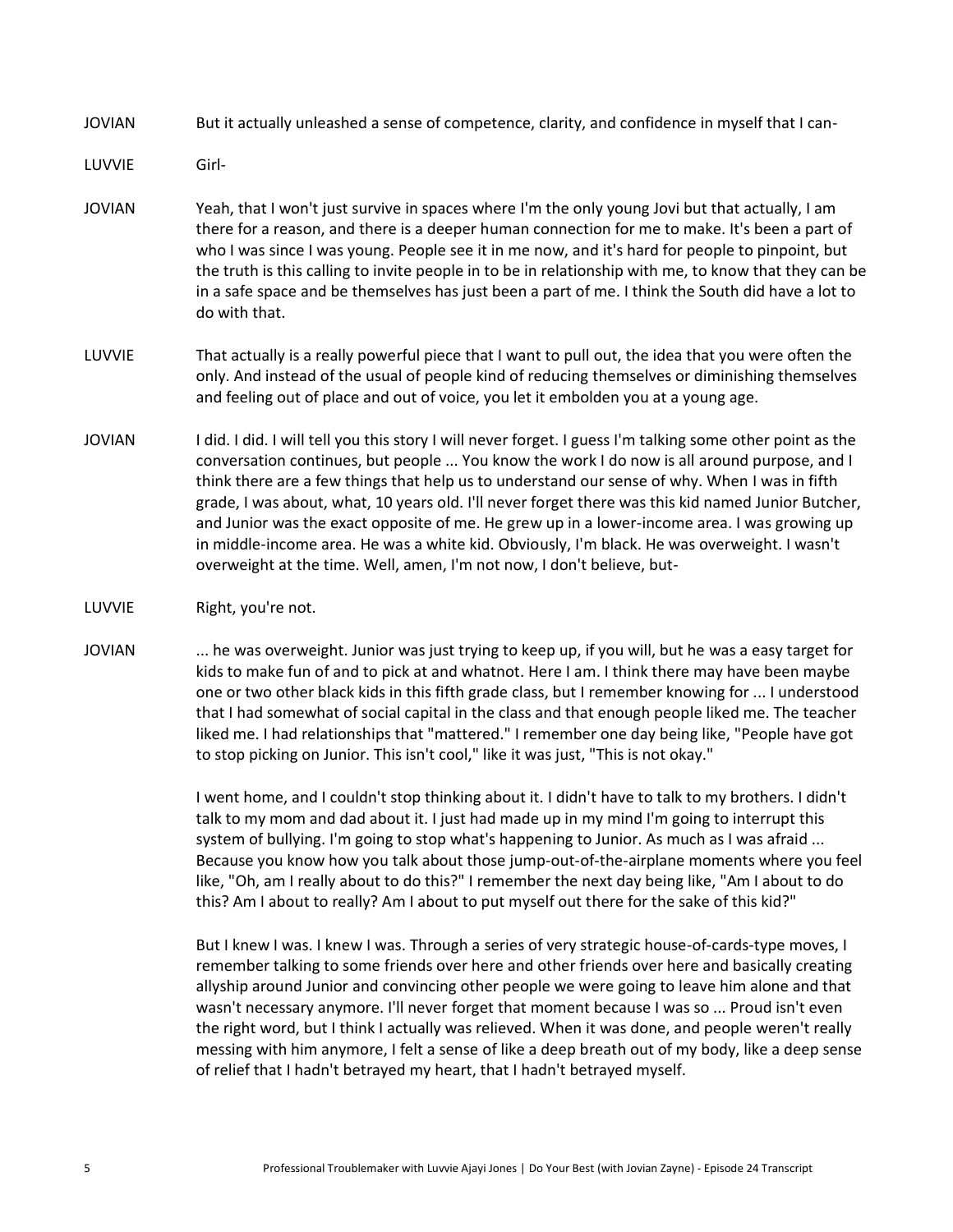- JOVIAN That I hadn't betrayed my heart, yeah. So, when I talk to people about this idea of understanding your why and purpose, I think there are a number of things that help people to get that clarity, and this moment, what I would call this breadcrumb moment of potential betrayal that helped me to remember who I'm supposed to be. I'm supposed to invite people in. I am supposed to help bridge gaps. I am supposed to operate across lines of difference, whether that's political difference, social identity difference, and that there's a larger call for me to do that. I'd be lying, I'd be lying if I say I haven't known that for a long time. I know not everybody may operate with that sense of clarity. But the truth is, I have, and I'm grateful for it.
- LUVVIE And you honored that.
- JOVIAN Mm-hmm (affirmative), I've honored it. I know that there's been a responsibility that's come with it that I think has been tapped back and been given to me from family, again, back to how I grew up, the relationship there and everything. I think growing up the way I did with my grandparents and seeing my grandfather and my grandmother and my parents, it shaped me.
- LUVVIE I'm going to come back because there's a piece in that story that I want to pull out later or even after I ask this question, which is a piece that you used your privilege for good at such a young age.
- JOVIAN Mm-hmm (affirmative).
- LUVVIE But right now, talk to me about how you grew up. What was your family life like? Because I want to find out about the people who were able to create this young girl or guide her through the world so she is the girl who is telling somebody not to bully somebody else at 10.
- JOVIAN Yeah. Yeah. Young Jovi grew up in the middle of two incredible brothers. Nate is my older brother. Roman is my younger brother. I'm three years apart from both of them. We, again, were born in Texas to just the most outstanding, I think, examples of love and partnership that we could have imagined. Nat and Chandra Irvin are my beloved parents who've been married now almost, what, 44 years. I always say this. I think it's been kind of precarious over the past few years, but we really were the Cosby Show. And I knew that. I mean, I knew it to the point where I was kind of like, "Y'all wish y'all had ..." The Huxtables wished they had what the Irvins had.
- LUVVIE Aw.
- JOVIAN Yeah. I'm serious. I'm serious from the kind of people that came to visit, the way that we were with our grandparents. I mean, the only thing that we had that the Huxtables didn't have were spankings. We got whooped. That's for sure. I have to say that. We never saw the real punishment that happened on the Cosby Show, but I know at our house, spankings were involved. And I do think for me, that played a part in how I understood discipline. So, with restriction, with a few spankings here and there, Jovian understood that she is responsible for how she operates in the world. If you tell a lie, there are going to be consequences. If you don't

LUVVIE Wow, that I hadn't betrayed my heart.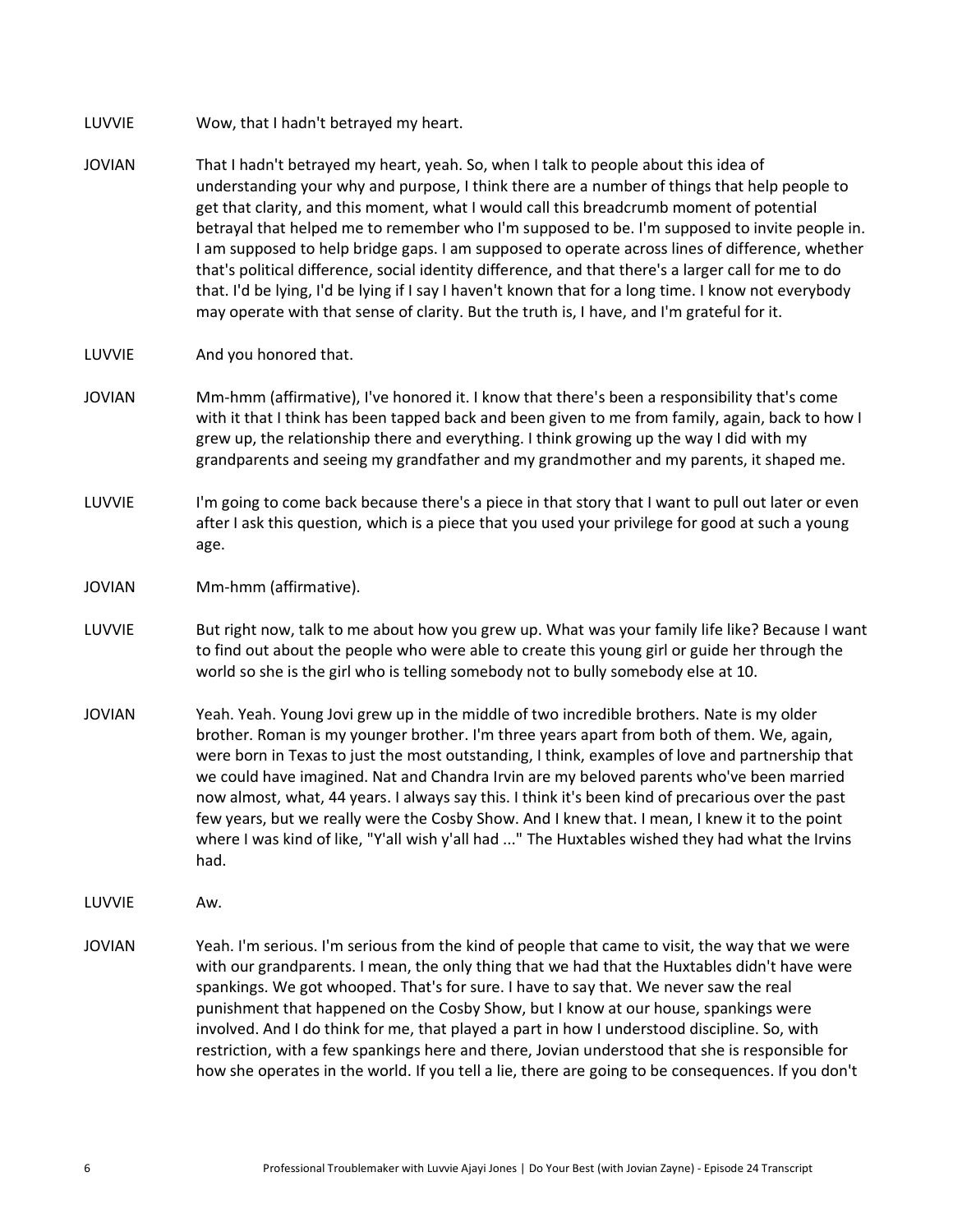do something you said you were going to do, there are consequences. When you hit somebody, there are consequences.

I grew up in a home with incredible love, and I think that love also ... It showed itself in terms of, if I think about Gary Chapman's love languages, we had a lot of physical touch, a lot of words of affirmation, a lot of words of affirmation and quality time. I remember every day going off to school, and my mom would tell my brothers and I, "Do your best," like, "I love you. Go do your best." I still say that to myself sometimes because I got to remember I have to do my best. Not Luvvie's best. Not Angela's best. Not George's best. My best, and my best may vacillate from day to day, but I know what my best is for that day. I just need to rise to the occasion of what the day has presented, what the Lord has presented to me.

That's a huge part of how I was formed, and I know without a doubt the reason why I can navigate so many spaces that I can now is because there was a unending, unending river of love and confidence that had been poured into me since I was little.

- LUVVIE Wow.
- JOVIAN I did not have to look externally for affirmation, and I'm grateful that I didn't because Lord knows that the messages I was receiving outside of the home could've been in direct conflict with the messages I was receiving. So, if I wasn't getting the reminder that ... My dad still tells me now I'm the best thing to fall off the Christmas tree, like, "You are-
- LUVVIE Aw.
- JOVIAN Mm-hmm (affirmative). Mm-hmm (affirmative). He has a great nickname for me. I won't say the whole thing. I'll just say muffin, but that's a part of my nickname. He will say things like, "Muff, don't you forget who you are. Don't forget who you came from." My family, my grandfather and my grandparents were extremely poor, and particularly, my dad. Dad grew up in this side of North Augusta called Boggy Branch where, Luvvie, I mean, dirtish roads, one-room homes, just poor, poor, poor, poor, poor.

Bertha Irvin, my great-great-grandmother couldn't even write her own name. She just wrote her X. Too poor to receive any care. My grandfather actually received his call to ministry at his mother's funeral because, because they were so poor, no minister would officiate. So, this shotgun funeral happened. He sat in the back pew fuming and upset and sad, and that's when he said, "I will never let anyone go without a proper funeral again," and, "God, I hear you."

That's what I was born into. I was born into ... My mother and my father both are civil rights leaders in so many ways, my grandfathers, too. But my parents shaped me in that my dad, when he was only 14 years old, he integrated schools in the South.

LUVVIE What?

JOVIAN He was supposed to be joined by so many others. Yeah, imagine. Go back in your mind right now, Luvvie. 14. You know what we were doing at 14. Right? Imagine being 14 years old, and you and your other friends, some of your other homies, y'all decide, "Okay, yeah. We're going to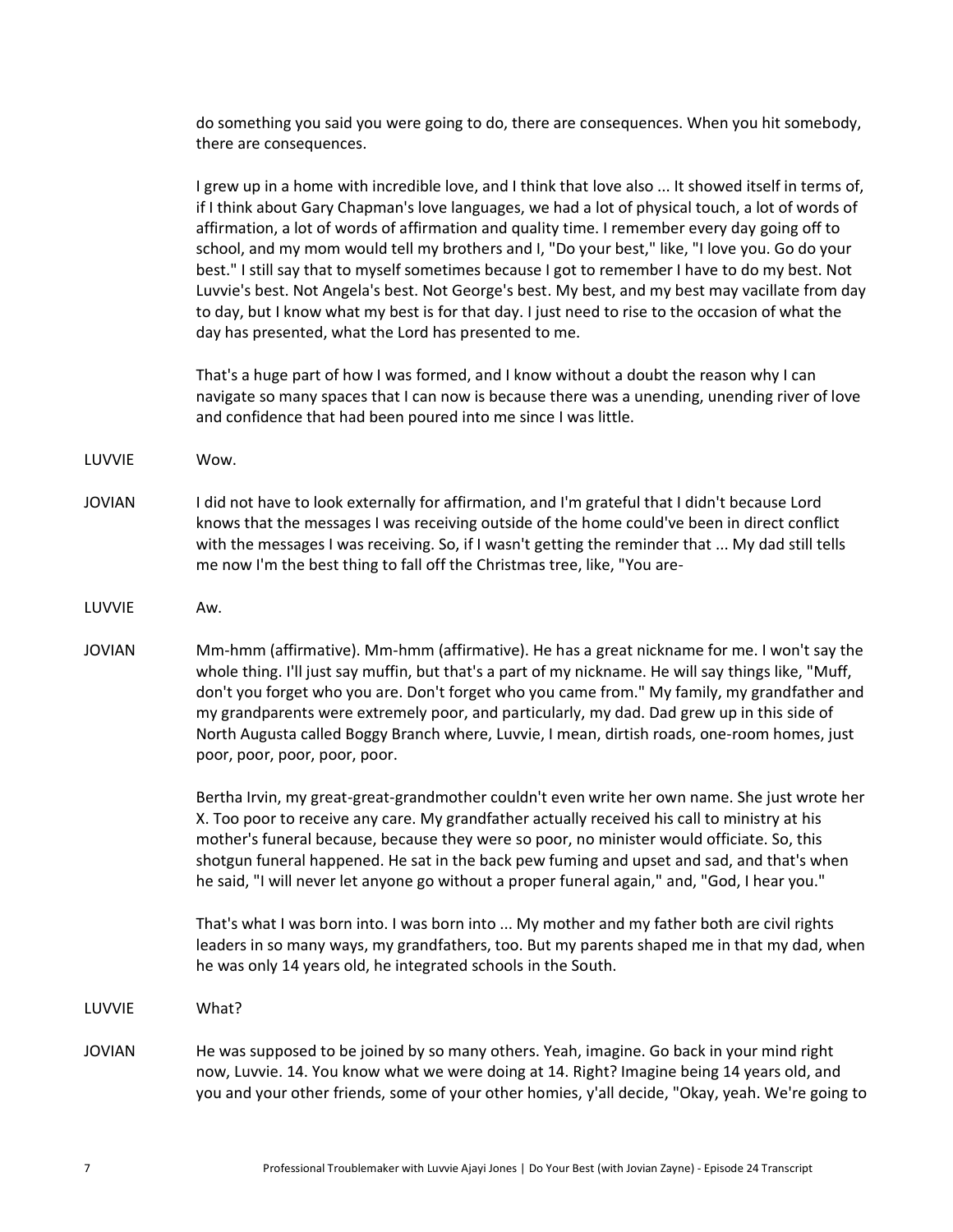|               | heed the call from Dr. Martin Luther King." But then that fateful day comes, there's no Gene,<br>Arthur, Bill. Tommy doesn't show up, and it's just little Nathaniel Irvin. He got to get on the bus.<br>He is ridiculed. People are spitting. The hurls of obscene language, and he has to persist for a full<br>year through that. Were times where people didn't want to speak to him at all, right, until at the<br>last day of school.                                                     |
|---------------|-------------------------------------------------------------------------------------------------------------------------------------------------------------------------------------------------------------------------------------------------------------------------------------------------------------------------------------------------------------------------------------------------------------------------------------------------------------------------------------------------|
|               | That's what I grew up in. That's the strength that I know that carries me, the stories I heard.<br>Stories of my mom with a cohort of other really brave black women helped to integrate<br>Winthrop College in the South. I mean, they poured that into me. They taught it to me. And my<br>brothers, I can't talk enough about them. I mean, you know them.                                                                                                                                   |
| LUVVIE        | Your brothers are epic.                                                                                                                                                                                                                                                                                                                                                                                                                                                                         |
| <b>JOVIAN</b> | I mean, they literally are. They're Grammy-nominated, all that kind of good stuff. But besides all<br>of the things that come with their incredible talent. Also, I've got to speak to my parents for this.<br>I think I could've grown up in the middle being the only girl, perhaps a little warped. People say,<br>"Oh, little children do X, Y, Z thing." I think maybe I was a little saved because I was the only girl,<br>so I felt like I got enough attention, and I found my own way. |
| LUVVIE        | Yeah.                                                                                                                                                                                                                                                                                                                                                                                                                                                                                           |
| <b>JOVIAN</b> | But I was certainly growing up with a older brother who made a perfect score in the math<br>section of the SATs.                                                                                                                                                                                                                                                                                                                                                                                |
| LUVVIE        | Wow.                                                                                                                                                                                                                                                                                                                                                                                                                                                                                            |
| <b>JOVIAN</b> | That wasn't me. Right, right. Certainly wasn't me. He could sing and all these other things, and I<br>was like, "Nope." But the cool thing is I think my parents did a really great job of cultivating our<br>individual strengths and affirming who we are, the natural things that were coming out, and<br>holding us accountable, again, to, as my mom would always say, "Do your best." I wasn't in<br>competition with Trey.                                                               |
| LUVVIE        | Nope.                                                                                                                                                                                                                                                                                                                                                                                                                                                                                           |
| <b>JOVIAN</b> | Nate wasn't my competition. I wasn't in competition with Roman. We were always in support of<br>one another. That's persisted today, so we're thick as thieves. That's a lot of why young Jovi is<br>who she is.                                                                                                                                                                                                                                                                                |
| LUVVIE        | Man. Because ultimately, you've been the same person, just been in evolution of yourself.                                                                                                                                                                                                                                                                                                                                                                                                       |
| <b>JOVIAN</b> | Mm-hmm (affirmative).                                                                                                                                                                                                                                                                                                                                                                                                                                                                           |
| LUVVIE        | So, you were owning your power, and you understood and acutely had this grasp of the power<br>that you walked in every room in, which is a big part of people recognizing their privilege. So,<br>you understood your privilege from jump-                                                                                                                                                                                                                                                      |
| <b>JOVIAN</b> | I did.                                                                                                                                                                                                                                                                                                                                                                                                                                                                                          |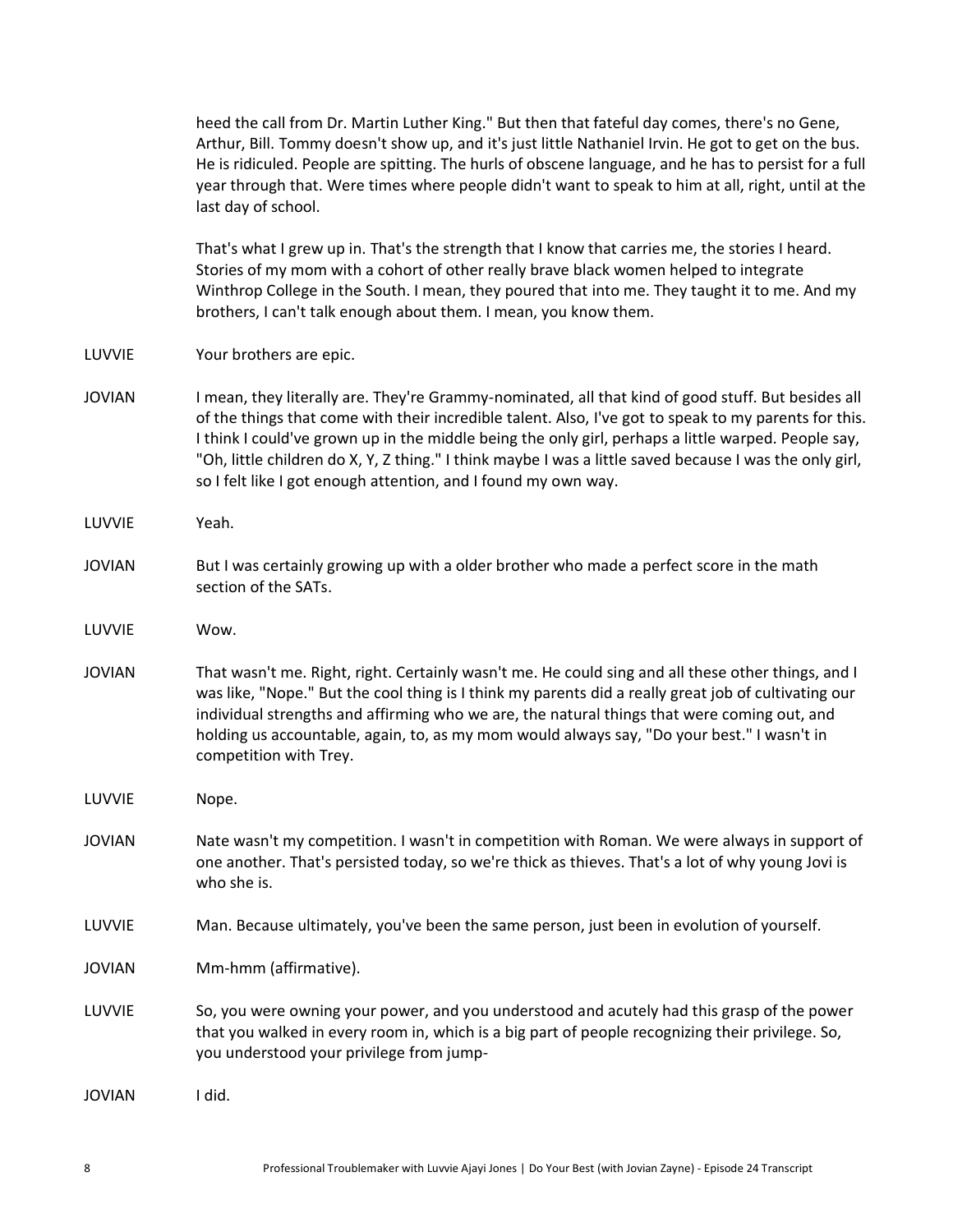LUVVIE ... which is why you were able to then be like, "Hey, even though I might be one of the few black girls in this class, I'm actually popular. So, I should probably use my popularity to say, 'Stop messing with Johnny.'" JOVIAN Yeah. Yeah. Exactly. Exactly. LUVVIE Yeah. JOVIAN Yeah. There's so much to unpack in that, but I think being ... My faith is a huge part of how I understand myself to be responsible to not just myself or my family, but be responsible for creating a world where we can all be seen, heard, and valued. LUVVIE Mm-hmm (affirmative). JOVIAN I mean, I just cannot say that enough. My understanding of the way God sees me, loves me, trusts me enough to exist and has thought about me in a way with such care that He created me in a way that has allowed me to ... People say often to me, like, "Oh, Jovian, you carry such a light with you." I'm like, "Well, I should, if I think about it." If I'm a true reflection of God and my creator, I should be shining all the time. I often think about my responsibility even as a black person on Earth, and specifically a black woman. Yeah, I am marginalized. There's no doubt about it, and there are so many aspects of my life, and I got stories and stories and stories where the discrimination and oppression has been overwhelming. JOVIAN Yet, there has been a resilience in my spirit that I know comes from ancestors, I know comes deeply rooted in faith that has allowed me to carry on and to carry on in a way that invites other people to carry on too and to build bridges, to create more equity and justice in the world. I have to use what I have at all costs for other people. It's not for me. My ability to be confident in spaces isn't just for Jovian to thrive. If I'm not doing it in a way that's going to allow for other humans around me to be their best, what am I doing? LUVVIE What are we doing it for? JOVIAN What am I doing? If the next black girl won't feel better in the role that I just inhabited, I didn't leave it in a way that I could've. Yeah. LUVVIE What would you-JOVIAN Yeah. I need to feel responsible. Yeah. LUVVIE How would you advise somebody who's like, "I am the only. I am the first. I often feel alone in these rooms"? What would you say to them to find their power, own their power? JOVIAN Yeah. Well, I encourage them ... Well, first off, I could speak to that in so many ways because whether it was first black woman to be class president at UNC, only black woman to ever have my job ... I used to work at this big PPG company, which I won't name right now. I mean, the firsts could go on and on and on for me. Earlier in my life, there were times when it did feel overwhelming. Or, to be even more honest here in this nuance here, when I would let me ego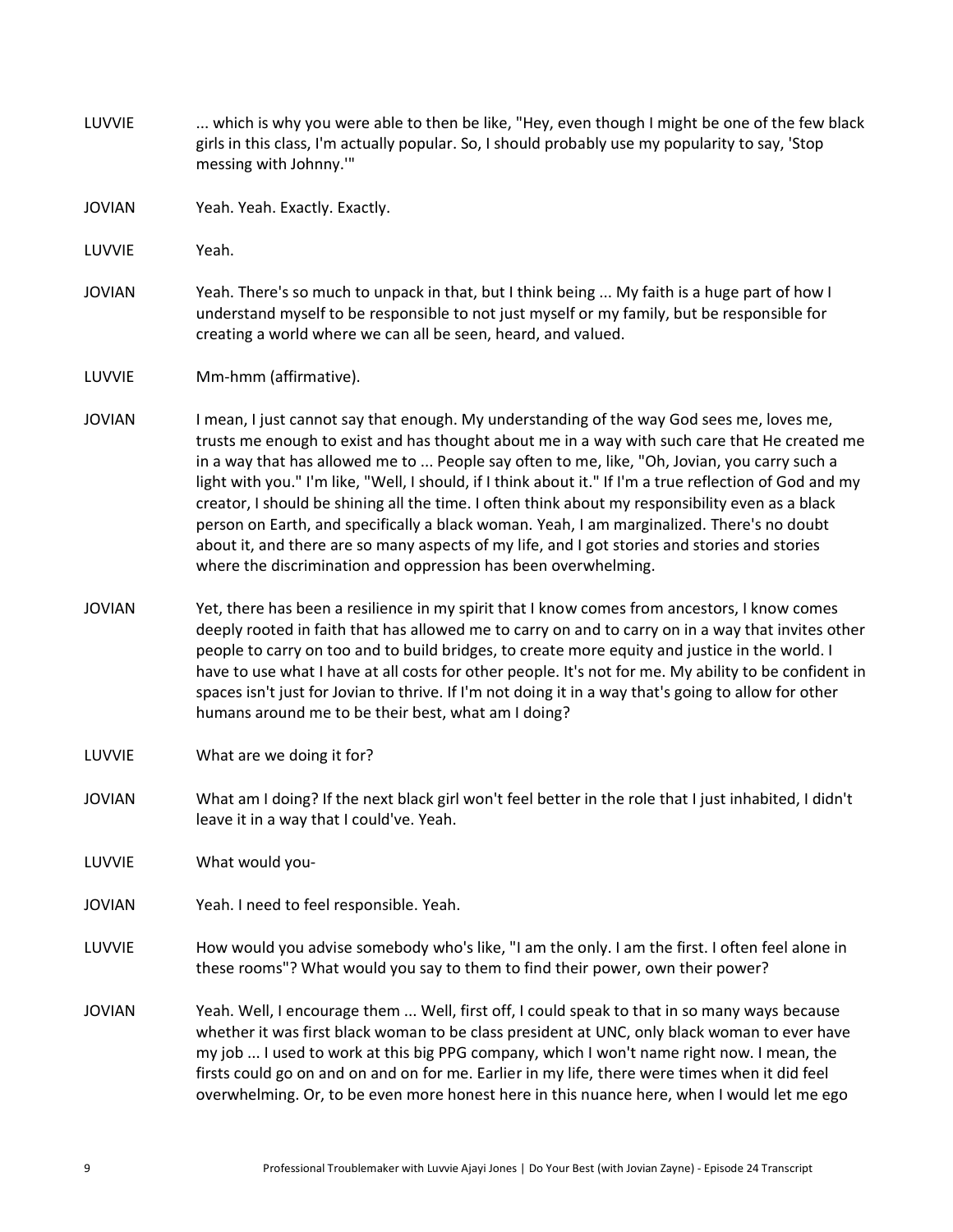make me think that I had reached a pinnacle, and there wasn't a responsibility to take care of that seat in a way that would invite other people in.

- JOVIAN So, what I would say to the woman now or for anyone who's listening who's kind of like, "Yeah, I'm the only. What do I do?" it is to be reminded that there is a purpose in the seat. There's a purpose in the seat. There's a purpose in the current assignment, and to remember that you didn't end up there by accident.
- LUVVIE Yes.
- JOVIAN You didn't. There was no accident in your arrival to the present moment. But consider that it was carefully crafted, that you played a role in co-constructing the moment with the Creator, and now is the time for you to do something very purposeful with the moment that you have. Consider how do you want to show up in a way that invites other people in after you or invites other people in alongside you? Don't let your ego convince you, one, that you're the only person that could ever be in that space, because that's not true. And don't let your ego convince you that the burden is on your ... Sometimes we can mistake the blessing and really not absorb the blessing because we are looking too much at the strain of the transition to be in the new seat.
- LUVVIE Mm-hmm (affirmative).
- JOVIAN But that's why it's really important that we keep our eyes focused on what has this moment allowed me to do? Other thing I would say for people ... Very tactically, people are like, "Oh, God, I'm overwhelmed by it." I think mindset is everything. But I also think there are people around you that have to support you and keep you in the right mindset to help you navigate. For me, it's always been the right mentor, sponsors, advocates, family members and friends. I keep my circle tight and strong. You know this. Those are the people that I have to go to when my vision is blurry, when I can't see, when I'm-
- LUVVIE When your vision is blurry. Mm-hmm (affirmative).
- JOVIAN When my vision is blurry, and/or when I need help taking out the trash.

LUVVIE Oop, that's a word.

- JOVIAN Yeah. What I mean by that is we're all ... There's a smog that we're always breathing in, the system of oppression that we exist in in this world. I mean, it's a smog. No matter who you are, you're getting messages, and oftentimes, those messages will conflict with a positive message of who you're supposed to be in the world.
- LUVVIE Yeah.
- JOVIAN I need help sometimes taking out the trash. I need help being reminded of who I'm supposed to be, what I'm able to do, what I'm capable of. So, people got to be really careful around who are you allowing on your team? Because not everybody who's in your circle is on your team.

LUVVIE Oop. Say that again. Say that again.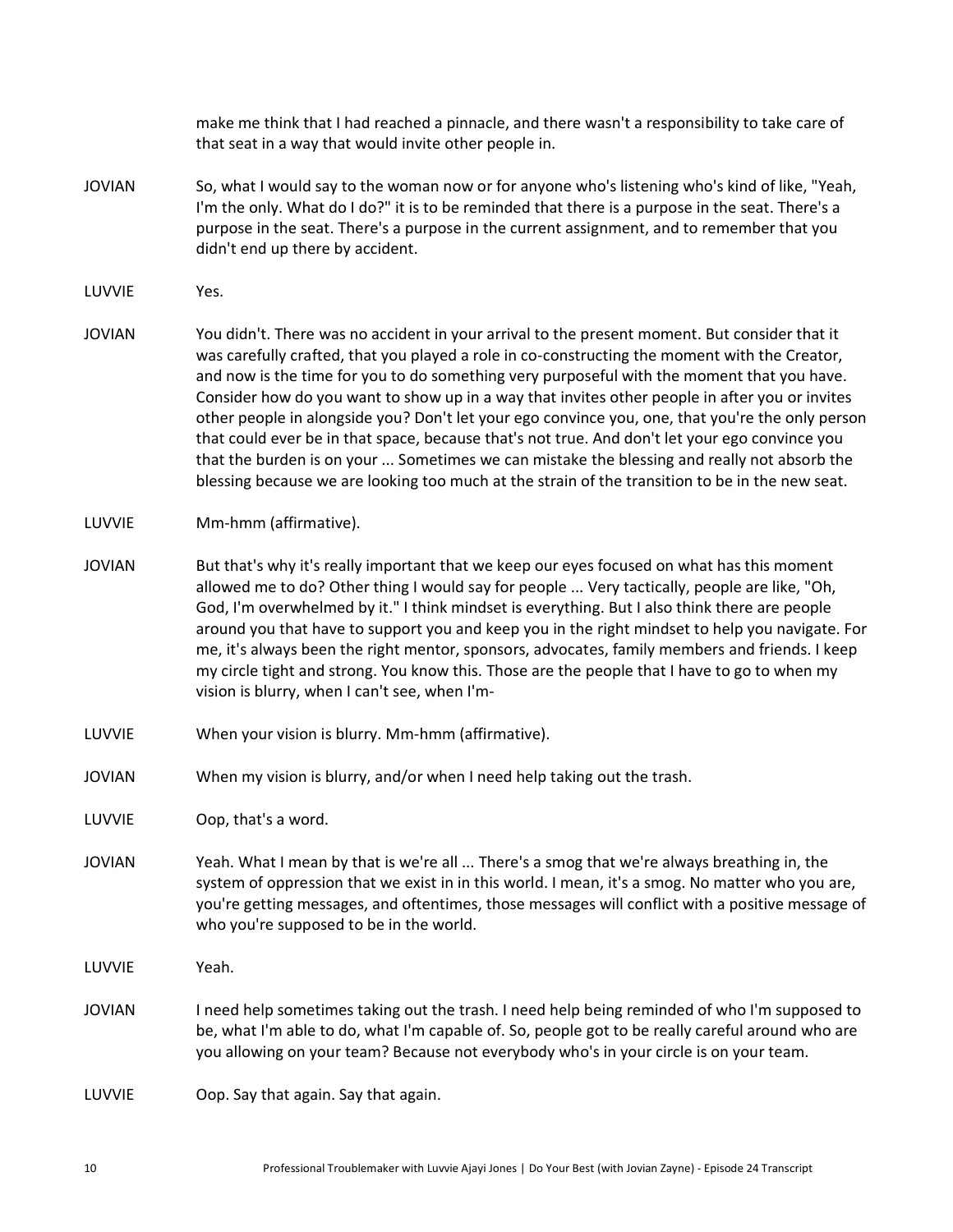JOVIAN Yeah. Not everybody who's in your circle's on your team. Specifically, consider it for such a time as this, if I do air quotes around that, there are different moments when you need different people in your life to rise to different occasions. There have been different times when I've had to call on my big mentor, [Carla Harris,](https://carlaspearls.com/) to support me through a major job negotiation, or call on [Jemina Bernard](https://www.linkedin.com/in/jemina-bernard-75349470/) when I was unsure about how to deal with a funder. I mean, you got to be careful and use a good sense of discernment to figure out, "Well, who are the right people who need to help me take out my trash and to clean my glasses so I can see myself and see the perspective and the situation for what it is?" LUVVIE Ithink that's also important because we tend to assume that everyone's supposed to play every role in our lives, like-JOVIAN Right, Luvvie. LUVVIE Right? JOVIAN Right. LUVVIE We think every friend is supposed to be the mentor and the cheerleader and the ... No, no. You got to have people-JOVIAN No, they're not. LUVVIE ... for specific things. JOVIAN Mm-mm (negative). You do, and it's not fair. It's not fair to put everything on everybody because everyone truly can't be everything for you. You got to be really careful about who you go to for what kind of counsel in what moment. LUVVIE That's real. When you went to college, what was your major? JOVIAN Psychology. LUVVIE Same. JOVIAN How specific. LUVVIE Same, friend. Same. Same. JOVIAN Yep, you know it. You know it. I started with it, left with it. I mean, I started to fall in love with business towards the latter part of my college career, and that's because I was doing a lot of big, student leadership stuff. I was president when I was at UNC. So, working within student government and organizational systems and teams, I just ... I'd been doing that since I was in high school and all these extra curriculars, but it just got to the place where I was in meetings with the provost and with the dean and all these things. I was like, "Oh, I belong here." I really

thought, "I belong here," and I wanted to help navigate change through people.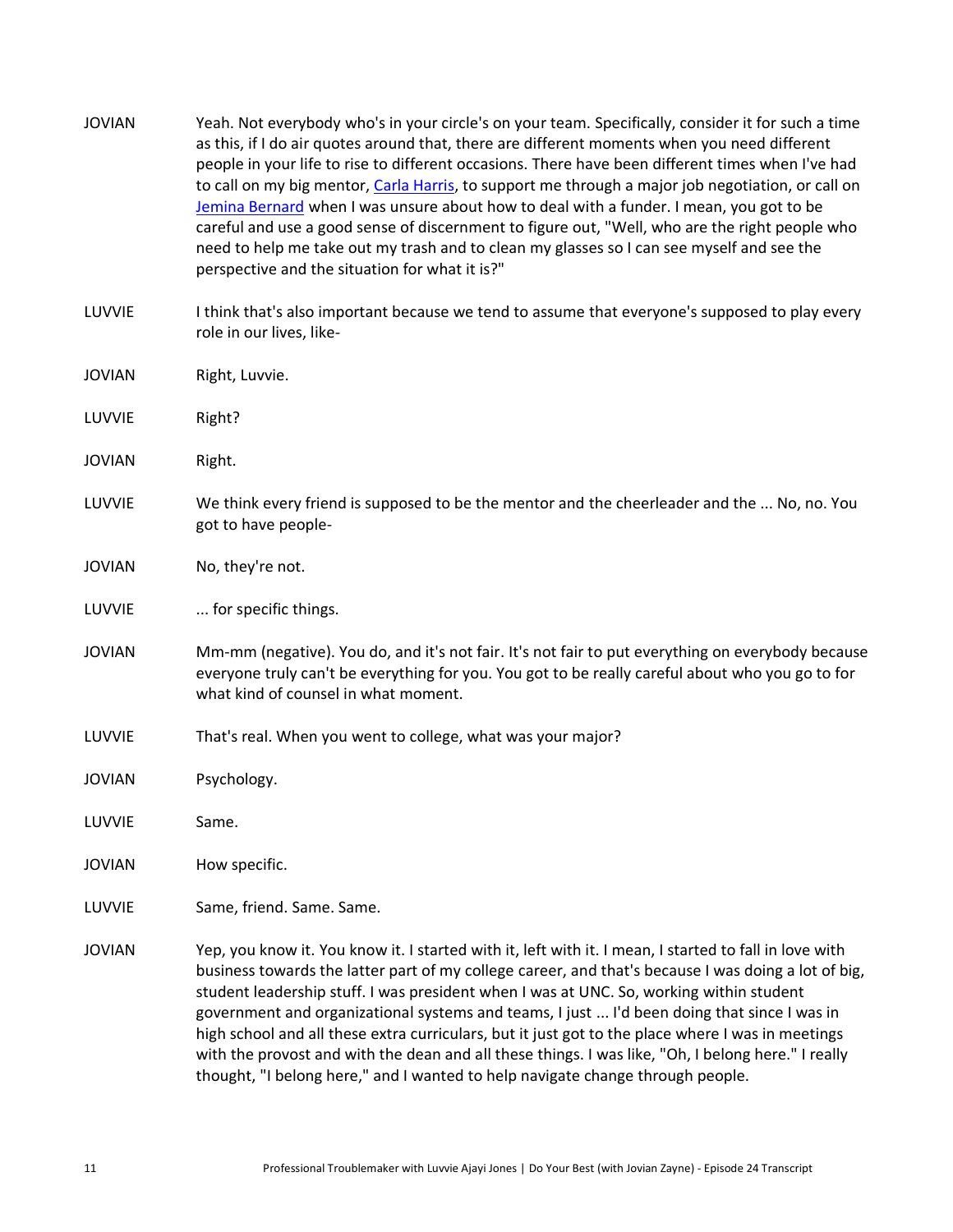| LUVVIE        | So, you graduate with your psych degree. What was your first job out?                                                                                                                                                                                                                                                                                                                                                                                                                                                                                                                                         |
|---------------|---------------------------------------------------------------------------------------------------------------------------------------------------------------------------------------------------------------------------------------------------------------------------------------------------------------------------------------------------------------------------------------------------------------------------------------------------------------------------------------------------------------------------------------------------------------------------------------------------------------|
| <b>JOVIAN</b> | I did. I graduated with my psych degree. I went on to get business certification from  Wake<br>Forest was at the time Babcock School of Management and Business, but their School of<br>Business in general. The next step, is that what you asked-                                                                                                                                                                                                                                                                                                                                                           |
| LUVVIE        | Yep.                                                                                                                                                                                                                                                                                                                                                                                                                                                                                                                                                                                                          |
| <b>JOVIAN</b> | like what'd I do then?                                                                                                                                                                                                                                                                                                                                                                                                                                                                                                                                                                                        |
| LUVVIE        | Yeah, what was your next job?                                                                                                                                                                                                                                                                                                                                                                                                                                                                                                                                                                                 |
| <b>JOVIAN</b> | Yeah. This is so crazy. Remember I was telling you I was in politics when I was an undergrad, so I<br>actually thought in some way, shape, or form, I was going to go into politics for real. So, I moved<br>to D.C. and started working with this organization called the Presidential Classroom. That<br>focused on civic education, leadership for students around the world. I thought I was going to in<br>some way, shape, or form, transition that into working on the Hill, getting to meet people and<br>build relationships in a way that allowed me to pivot.                                      |
| <b>JOVIAN</b> | But the closer proximity I got to government, the more I realized, eh, government's not the<br>route. Business is the route. Which I say that now in hindsight, and I can say it very smoothly.<br>But yo, I was bugging. That was just a very  I was freaking out. It was a hectic time. I spent that<br>summer in D.C. and soon realized, okay, I need a plan B or plan C, D. Something Lord, this isn't it.<br>Move back home to North Carolina for a short stint to regroup, and my mom                                                                                                                   |
| <b>JOVIAN</b> | I love her. She as very gracious and, "Okay, Jovian." Everyone knew I was going to be okay, but I<br>think they did the right thing in holding me accountable to, "You're going to figure this out<br>sooner than later, though." When I was home for that short stint, they made sure, like, "You<br>better have a schedule. You better be talking to all these mentors. I want you on your resume,"<br>all that kind of stuff. Thankfully, I was able to kind of get my footing.                                                                                                                            |
| <b>JOVIAN</b> | I moved into business, and I started working with a company named Black & Decker for a<br>number of years where I was doing marketing. Yep. I got my foot completely wet in the sales<br>piece of the business and then in the marketing side of the business, and that moved me from<br>North Carolina to Atlanta. This is when life got really interesting, really, really interesting.                                                                                                                                                                                                                     |
| LUVVIE        | How so?                                                                                                                                                                                                                                                                                                                                                                                                                                                                                                                                                                                                       |
| <b>JOVIAN</b> | Well, I went from being very confident to slowly feeling less of myself every day, and this was<br>happening  Yeah. It was like a paradox because I was feeling less of myself every day while<br>also, in the first two roles that I had within the company, being seen as someone who was very<br>successful. I got promoted from within my first six or seven months, and I will never forget<br>Oh, god, Luvvie come with me here. We had a parking lot at a Home Depot in Atlanta. I was in<br>my second role with the company, and I'd just gotten a phone call from a VP named Jason, was<br>his name. |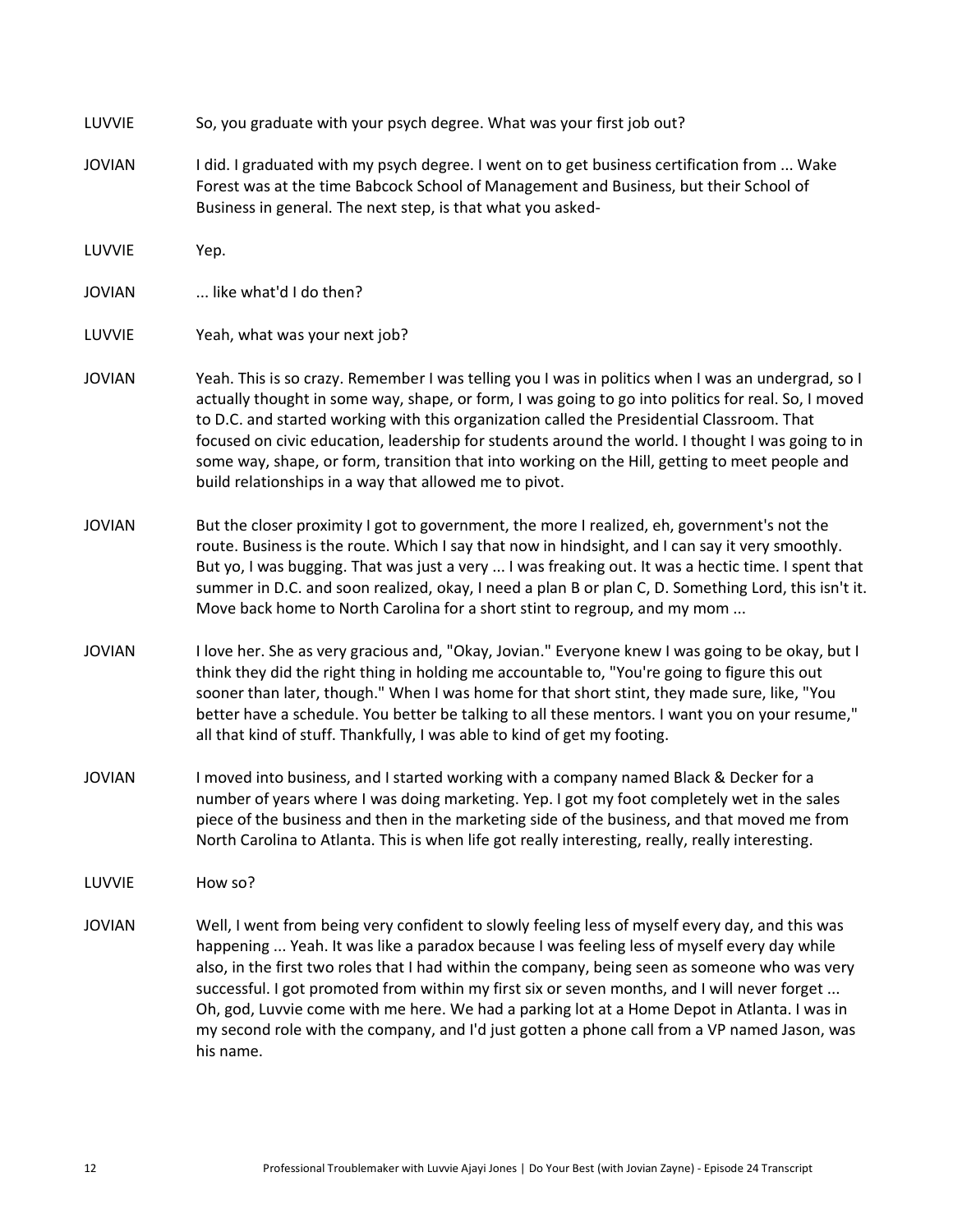He said, "Jovian, I know you're doing such good things. I'm really proud of you. I want to expand your territory and want to get you in a new position. I want to offer you this incredible marketing position in New York." I literally said no.

LUVVIE What?

JOVIAN I just said no. I said no. Then, the other side of my brain caught up quickly and was like, "Girl, you can't say that." I was like, "Oh, Jason, thank you so much for the opportunity. I would love a few days to think about it, and I'll be back in touch." Hung up the phone. Yelled and screamed like somebody was attacking me. Like, "God, how could you do this to me? Why? I don't want to leave Atlanta. This is the worst thing that could ever happen to me." I mean, I was flipping out. Because at the time, I'm living in Atlanta. This is actually also the time when Wondaland was being started, so my brother and Janelle were beginning to work on the label and all this stuff, and I was using my experience in marketing to help.

> Also had friends from Carolina there, so Atlanta ... A transition from North Carolina to Atlanta is very smooth in some ways. When it's still in the South, it's comfortable. But this idea of going to New York was just mind-blowing. I was like, "Oh, no, no, no, no, no, God. You're out here tripping." Yeah. I mean, I was talking to God like, I mean, I think the way you should talk to who you feel like created you, like y'all should have that kind of relationship. But, I mean, I was talking to God like, "Oh, no, no, no, no, no, sir. I don't know what you thought, but this isn't it." I was so upset. I was just furious, furious, furious, furious. I was like, "How could you take away this comfort?"

> But the truth is, and this is how ... God, faith for me has just been such a big part of my existence, and I think about my relationship with God like my joker card. I just wear it on my head, like I'm out here. I'm good. It is that relationship that reminded me that I got to trust the being that created me to know what's best for me. Three days after that temper tantrum, and I began to pray and sought counsel, talked to my family, et cetera, and I had two cousins come into town, and we talked about it, do you know, there was a peace that came over me that seriously surpassed all understanding.

> The Bible talks about this in Philippians 4 and 6 and 7, but if you are to with prayer and supplication, present your request to God, and the peace of the Holy Spirit will transform your heart and mind through Christ Jesus. That is literally what happened to me. There was a peace that came over me that just like it was a veil. The same Jovi who was flipping out about moving to Atlanta all of a sudden got really comfortable with this idea of going to New York. I had no other reason to get comfortable except for God was like, "Girl, I got you."

- LUVVIE Wow.
- JOVIAN Because I had even played out the scenario, which I often do sometimes. Like, "Okay, so what if I am disobedient? What I don't do it? What if I betray my heart this time?" I played it out. I was like, "Oh, that's going to be bad." I didn't even feel comfortable pretending or trying to be like, "No, I'm just going to turn down the offer." I just knew it'd be the worst decision I could make, so I found myself in New York.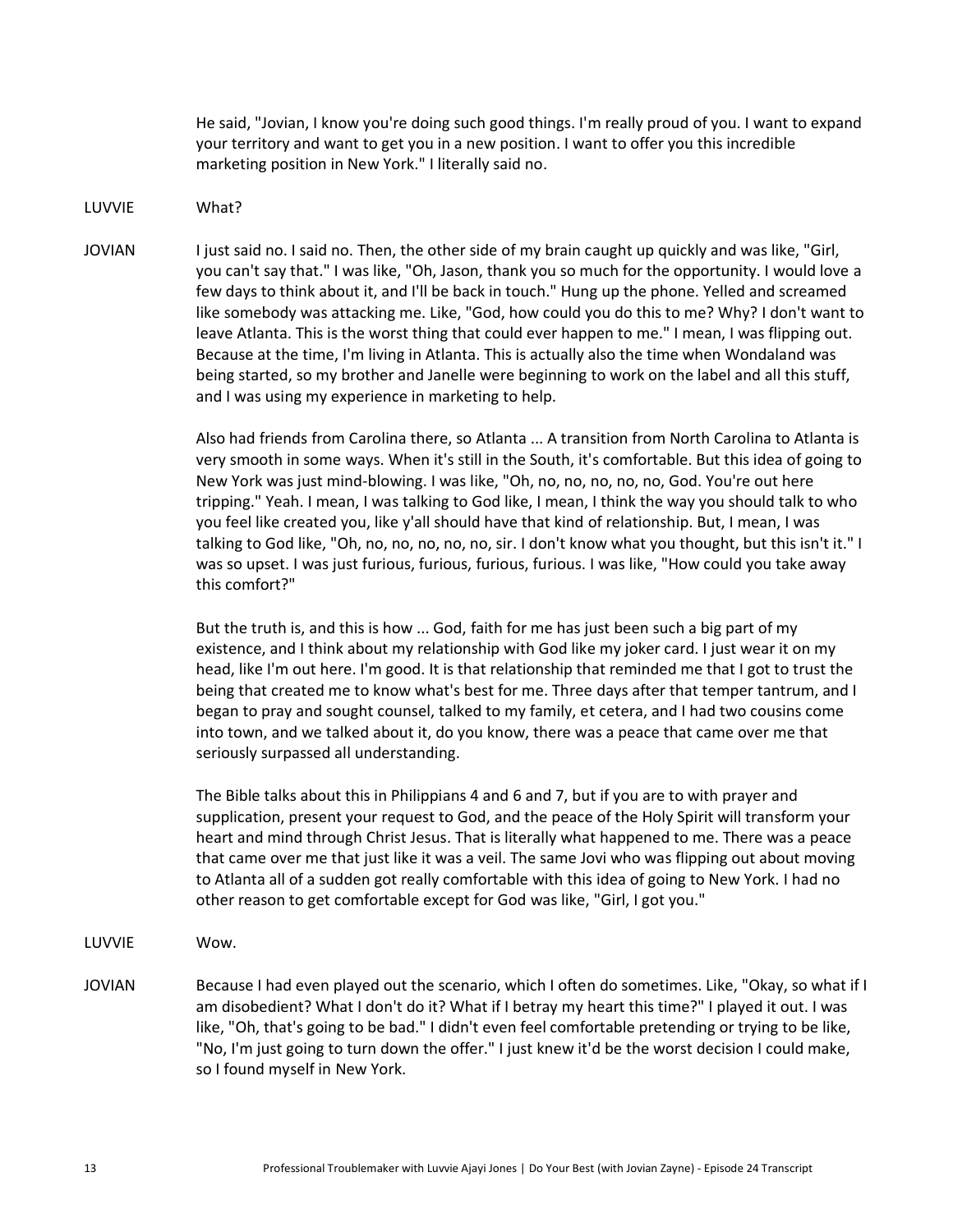| <b>JOVIAN</b> | Back to this earlier point where I mentioned this idea of me feeling less and less like myself, as<br>much as I knew I was supposed to go to New York, I didn't  I thought I was going for that job,<br>but I'm grateful it wasn't just about that job. It was so much more that happened to me once I<br>got there. Thankfully so, because that last job was the worst job I've ever had in my life.                                                                                                                                                                                                                                                                                                                  |
|---------------|------------------------------------------------------------------------------------------------------------------------------------------------------------------------------------------------------------------------------------------------------------------------------------------------------------------------------------------------------------------------------------------------------------------------------------------------------------------------------------------------------------------------------------------------------------------------------------------------------------------------------------------------------------------------------------------------------------------------|
| LUVVIE        | Why?                                                                                                                                                                                                                                                                                                                                                                                                                                                                                                                                                                                                                                                                                                                   |
| <b>JOVIAN</b> | The worst. I have never felt more close to depression, more frustrated, a lack of confidence. I<br>mean, there were times when I would literally get in my company car and just drive off and sit<br>and cry and be like, "God, why did you bring me up here? I knew I felt a peace about it, but I<br>hate this work." There were times on the job where I dealt with sexual harassment.                                                                                                                                                                                                                                                                                                                              |
| LUVVIE        | Wow.                                                                                                                                                                                                                                                                                                                                                                                                                                                                                                                                                                                                                                                                                                                   |
| <b>JOVIAN</b> | Because in the work that I was doing, I was doing product research for these major commercial<br>power tools. I was working on ground zero at the time. I was going to the new Yankees Stadium<br>build. I was talking to contractors, understanding what they needed so then it could be<br>translated into marketing strategies, all this kind of stuff. I mean, the things that I saw, the stuff<br>that I endured, I wouldn't wish on anyone. But I'm grateful I had the backbone and the fortitude<br>to deal but yet also know I didn't have to. If I look back now, there are certain things I would've<br>done differently, but it was a really, really, really hard time, a really, really, really hard time. |
| LUVVIE        | How did you get out of it?                                                                                                                                                                                                                                                                                                                                                                                                                                                                                                                                                                                                                                                                                             |
| <b>JOVIAN</b> | There was certainly an undercurrent of the grace of God that got me through, and I would say I<br>knew  After being in a year of that job, because this was all for context. I was like, maybe the<br>first or second black woman to ever have the job that I had at the time, one of seven women on<br>a team of 300, a much broader team. I remember going to a team conference, being like, "Oh,<br>God. What is this? This is worse than I thought." My manager and I didn't get along. She didn't<br>trust me. I didn't trust her. I could tell she was intimidated by me. I didn't know why. I've got<br>stories on that for days, but it just was bad. Bad, bad, bad.                                           |
| <b>JOVIAN</b> | The big lesson I've learned is when you linger in a situation longer than you're called to, there is<br>a price to pay, and that will as a price to pay. Yeah. You can apply that when you think about<br>romantic relationships, work relationships, et cetera. But one of the biggest prices is going to<br>come in the form of confidence. There were insecurities starting to creep up in me, et cetera.<br>Again, back to this point I made earlier around you got to turn to your tribe, your circle, your<br>village to help you take the trash out. It was a daily haul. I was grateful. I got introduced to<br>through                                                                                        |
| <b>JOVIAN</b> | At the time, I was beginning to explore anything, so I was like, "I got to get out of this job." It<br>was this paradox of me knowing I got to get out of this job, and yet, Luvvie, I was operating with<br>this great sense of fear. I was like, "Oh, my goodness. I'm in New York." First of all, I had this<br>unfounded worry that my family would be disappointed in me. There was no evidence. They had<br>given me no evidence to feel that way. But again, my own ego actually was driving that, driving<br>this narrative of what success should look like to me at 24 or whatever I was, which was trying                                                                                                   |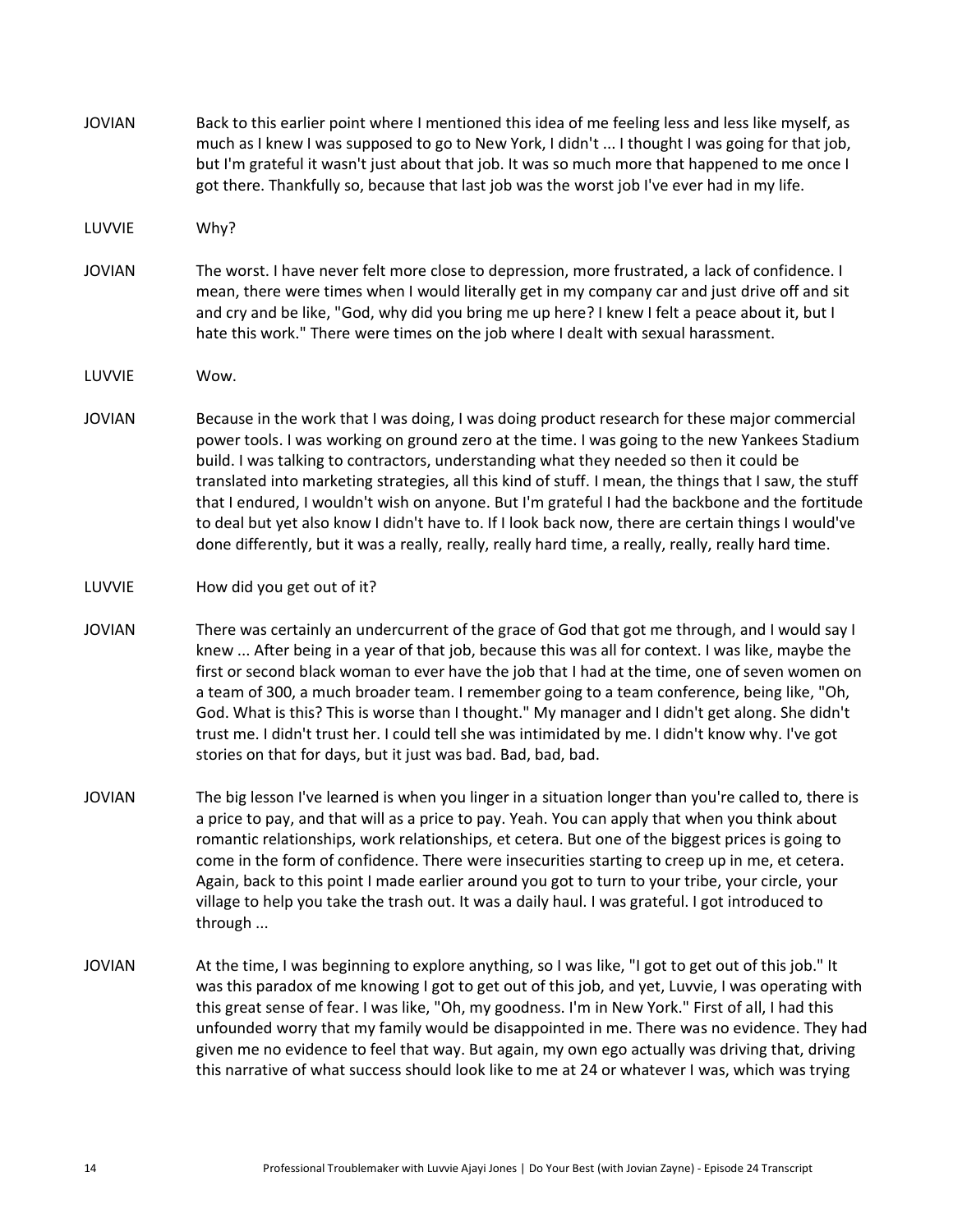|               | to keep  Your ego will keep you bound in a situation where God's trying to set you free, so<br>that's why it's important to remember ego is edging God out, as Deepak says.                                                                                                                                                                                                                                                                                                                                           |
|---------------|-----------------------------------------------------------------------------------------------------------------------------------------------------------------------------------------------------------------------------------------------------------------------------------------------------------------------------------------------------------------------------------------------------------------------------------------------------------------------------------------------------------------------|
| LUVVIE        | Ooh.                                                                                                                                                                                                                                                                                                                                                                                                                                                                                                                  |
| <b>JOVIAN</b> | My ego was trying to  Mm-hmm (affirmative).                                                                                                                                                                                                                                                                                                                                                                                                                                                                           |
| LUVVIE        | Ego edging God out.                                                                                                                                                                                                                                                                                                                                                                                                                                                                                                   |
| <b>JOVIAN</b> | Ego, yep, edging God out. I also apply that in a way when I think about edging grace out.<br>Because if I think about it, grace and God I think are one and the same, but there was enough<br>God promises that His grace is sufficient every day. I had enough grace to leave that role, but my<br>ego was keeping me trapped in thinking that, well, you won't be successful anymore, that you're<br>a failure. You didn't make it. Also, this real fear of, well, how am I going to pay rent?                      |
| LUVVIE        | Facts because real fears.                                                                                                                                                                                                                                                                                                                                                                                                                                                                                             |
| <b>JOVIAN</b> | Real fear, and this is New York rent. This ain't Atlanta rent. Atlanta rent, you can get an<br>apartment-                                                                                                                                                                                                                                                                                                                                                                                                             |
| LUVVIE        | New York rent is expensive.                                                                                                                                                                                                                                                                                                                                                                                                                                                                                           |
| <b>JOVIAN</b> | Girl, please. Atlanta rent, you could be like, "Oh, I got \$50 on it. They'll hold the security deposit<br>for, I don't know, 15 months." Where in New York, they ask for basically your first born,<br>everything you've ever done in life, to get an apartment. I was flipping out. But again, back to<br>the circle and the tribe, I had been in counsel, and people were telling me to start to  helping<br>me to remember who I was, the things I had said I wanted to do, and that there were other<br>options. |
|               | So, I started to think about business school. I got into a business program, really important one,<br>Management Leadership for Tomorrow, MLT. That's when I was introduced to the incomparable<br>Holly Jackson, who changed my life. Holly was my MBA prep coach. Through our relationship, I<br>was introduced to, or reintroduced, I should say, to Teach for America and Jemina Bernard.<br>That's when the pivot came. That's when the pivot came.                                                              |
|               | You asked how I got out of it. Holly helped me to see that there was another route and that my                                                                                                                                                                                                                                                                                                                                                                                                                        |

skills could be applied elsewhere. Because I couldn't communicate it. There are times when if you're not feeling confident in who you are, you're not feeling confident in what you've been doing, you can't communicate that to someone else. I wasn't going to be as competitive as I would've been trying to apply for a job. So, thanks to them, they helped me to navigate to leave the company in a way that worked for me and then to find myself at [Teach for America.](https://www.teachforamerica.org/)

Imagine being in an online space where people's foolishness doesn't make you want to fight the air. That might sound impossible with your current choices for social media, but I was sick of wading through nonsense to find like-minded people, so I created my own online community. And if you are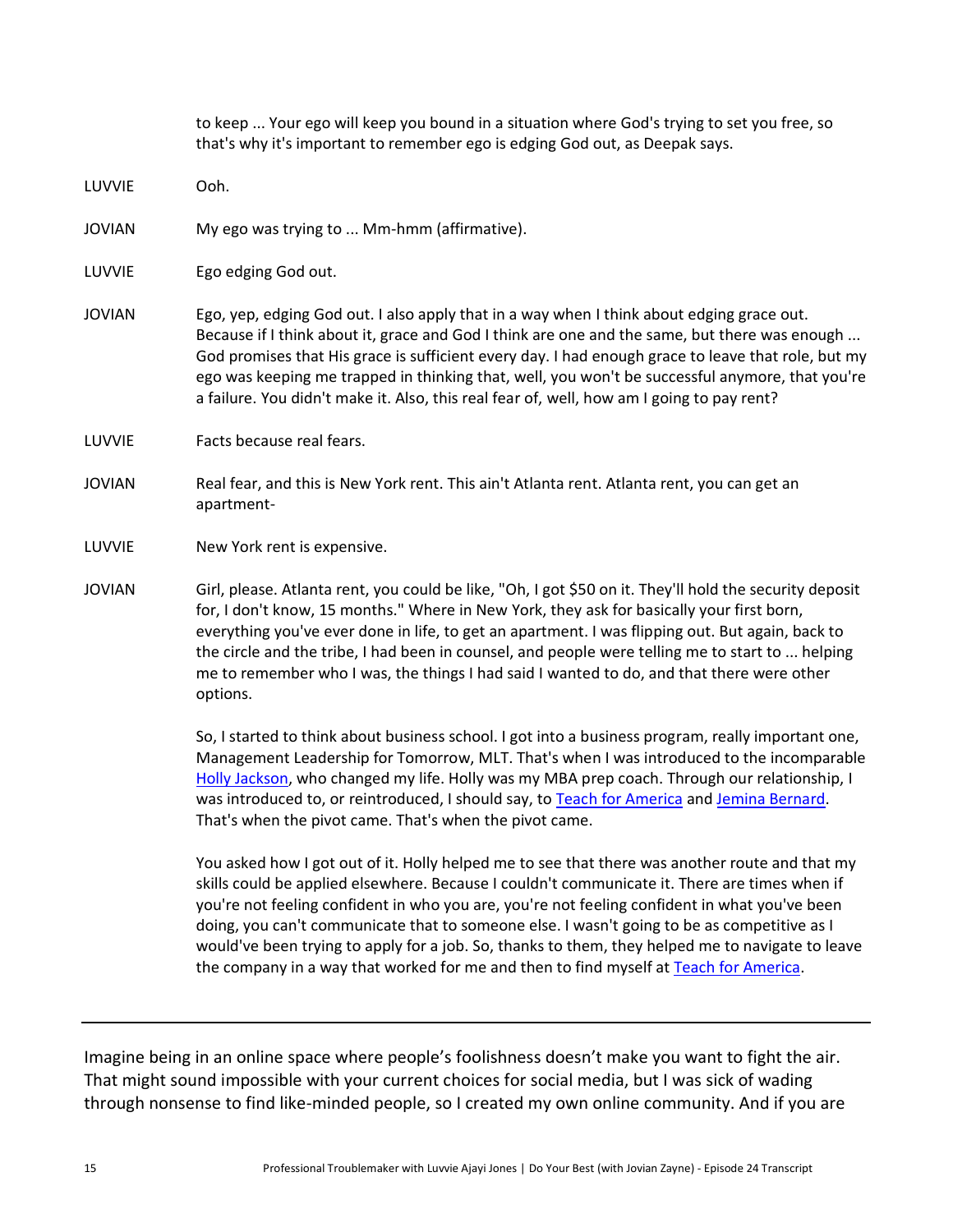the kind of person who is striving to be a professional troublemaker and fight fear, we need you to join us in that community, because you need people to cheer you on.

LuvvNation is my online community and app that is a safe space in a dumpster fire world. It's the place for the most thoughtful, funny, most chill deficient people on these interwebs. We're a community that comes together to make each other better with curated conversations, opportunities to connect, and challenges to help us transform and do better in every area of our lives. So, I want you to come in there, join us. Become a citizen of LuvvNation. So go to luvvnation.com, that's luvvnation.com L-U-V-V-N-A-T-I-O-N. Download the app in the App Store or on Android, it's on iOS and Android and come on through! All right. Back to the podcast.

- LUVVIE Wow. How did you start the [OnPurpose Movement?](https://www.jovianzayne.com/onpurpose-movement) How did you start the firm and this thing that now is taking you all over the world to change lives and hearts?
- JOVIAN Yes. Yeah. Th[e OnPurpose Movement](https://www.jovianzayne.com/onpurpose-movement) really came through... When I worked at Teach for [America,](https://www.teachforamerica.org/) I mean, I had pretty incredible career there. You think about it, there are certain places where you will truly just be trying to survive and other places where you'll thrive. I always coach and tell people now or advise people that you want to be very thoughtful around putting yourself in as many positions as possible where you are meant to thrive. TFA for me, it's like I had been a seed that had been covered, and that's where I could blossom.

I came onboard in that organization, and I was able to translate all my marketing experience and sales experience into development and strategy. So, using all those skills and talents for sales products that I didn't care about at all, which was ripping my spirit, to doing work that I thought was meaningful and connected back to educational equity. While I knew the organization had a lot of work to do, I felt very capable in my ability. I began to feel more capable in myself and my ability to make change there.

My own sense of purpose started to take root in a different way, from development and strategy into the human capital side of things, which goes back to Jovi as a psychologist, right, like wanting to coach and support people. When I get deeply rooted in the human asset, human resources type of space, it was like I was on fire. I was seriously a girl on fire. My early times when I was doing recruitment at the organization, I was helping people to be in the right role at the right time that matches their skills, their insight, and their passion, and their work.

That's when this whole sense of purpose doubled down for me. It actually, Luvvie, aligned with my own journey. I had been at the organization almost two years. I remember I looked back at [my Facebook page](https://www.facebook.com/jovianzayne/) not too long ago, and I saw this. I was like, "Doggone it. I've been famous." I certainly know I wasn't the first person to ever use this phrase. I think this exploration of purpose has been with human existence as long as we can remember. But I'd written on Facebook back in, like, 2010, "I'm not going to be living be accident anymore. I'm going to live on purpose."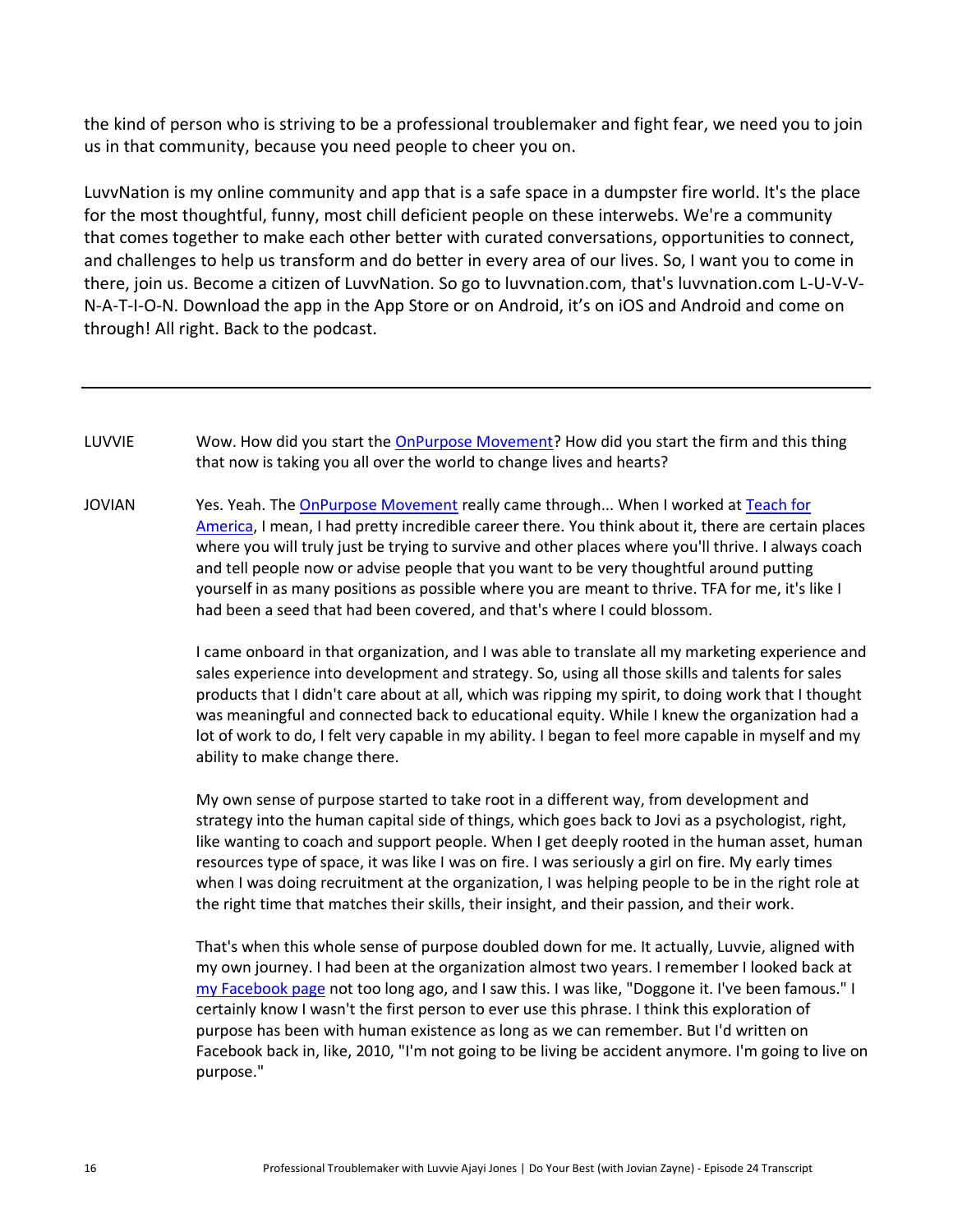LUVVIE Hey.

JOVIAN Mm-hmm (affirmative). For me, I knew exactly what that meant. It meant that I was going to be intentional about how I show up and use my gifts, talents, skills, and abilities to encourage a human spirit. That is the way that I understand my purpose now. My purpose is to encourage a human spirit. The assignment could look differently, but the purpose has stayed the same with me. That's the same purpose that made me make the decision to protect Junior Butcher. It's the same purpose that has been with me and that guided me when I needed to encourage my older cousin before our family talent show. That stuck with me.

> It's the same purpose that when I was, back again, that recruiter at TFA. To be honest with you, I didn't actually care if people came onboard on staff. What I cared about when I was having conversations was helping people to see themselves and to be united and to understand their strengths, their abilities, their gaps and areas for growth, and how they could navigate their careers in ways that would help them to come alive. That is what I cared most about.

> Yeah. I mean, I was killing it in my work. A lot of that came because I loved it, but also I was helping people to really be more on purpose and intentional about how they were living. After that, I continued to grow in the organization. Got to be senior leader and everything and was running a big team, and I was taking other leaders on what we would call at the time Leadership Journeys Explorations all over the country.

> At some point, I had been approached by some external companies. Companies that I worked, companies that are now my clients, to come and work for them full-time. Again, back to my mentor circle, right, advisors and whatnot. They were coaching and supporting me, figuring out, well, what role do you take? I knew it was time for me to leave the organization, leave Teach for [America.](https://www.teachforamerica.org/) It was like six years at the time.

- LUVVIE Mm-hmm (affirmative).
- JOVIAN At this point, I think I was the managing director. When I left, and it was an interesting transition time for the organization, I left knowing that I got to be purposeful in how I continue to show up. The [OnPurpose Movement](https://www.jovianzayne.com/onpurpose-movement) was really born out of this one specific thing. I had been given an opportunity, Luvvie, to be a part of an anthology called [Lessons in Leadership.](https://www.jovianzayne.com/buy-the-book) I wrote a chapter on leading on purpose. And like true Jovi fashion, I celebrated in a big way. I had a whole book party, and it was also like the second coming of Jovi.

I mean, I had been in New York now for like, I don't know, six, seven years, and I thought about I'm getting ready to leave the organization. I want to continue to do all this work I've been doing on the side. Because of course while I was a recruiter, I was also beginning to build up clientele externally, and so I celebrated like this second coming. That night, I'll never forget, everything was on purpose. It was like eat on purpose. Read on purpose. Connect on purpose. We had this big coming out keynote and everything.

My dear friend[, Kozza,](https://www.instagram.com/kozza/?hl=en) the next day, we had gone to lunch. He was like, "Yo, that was so lit. Everything was on purpose." I'm talking to a black man, and he's saying how much that touched him, and it changed him, and it shifted the way he wanted to think about how he showed up. He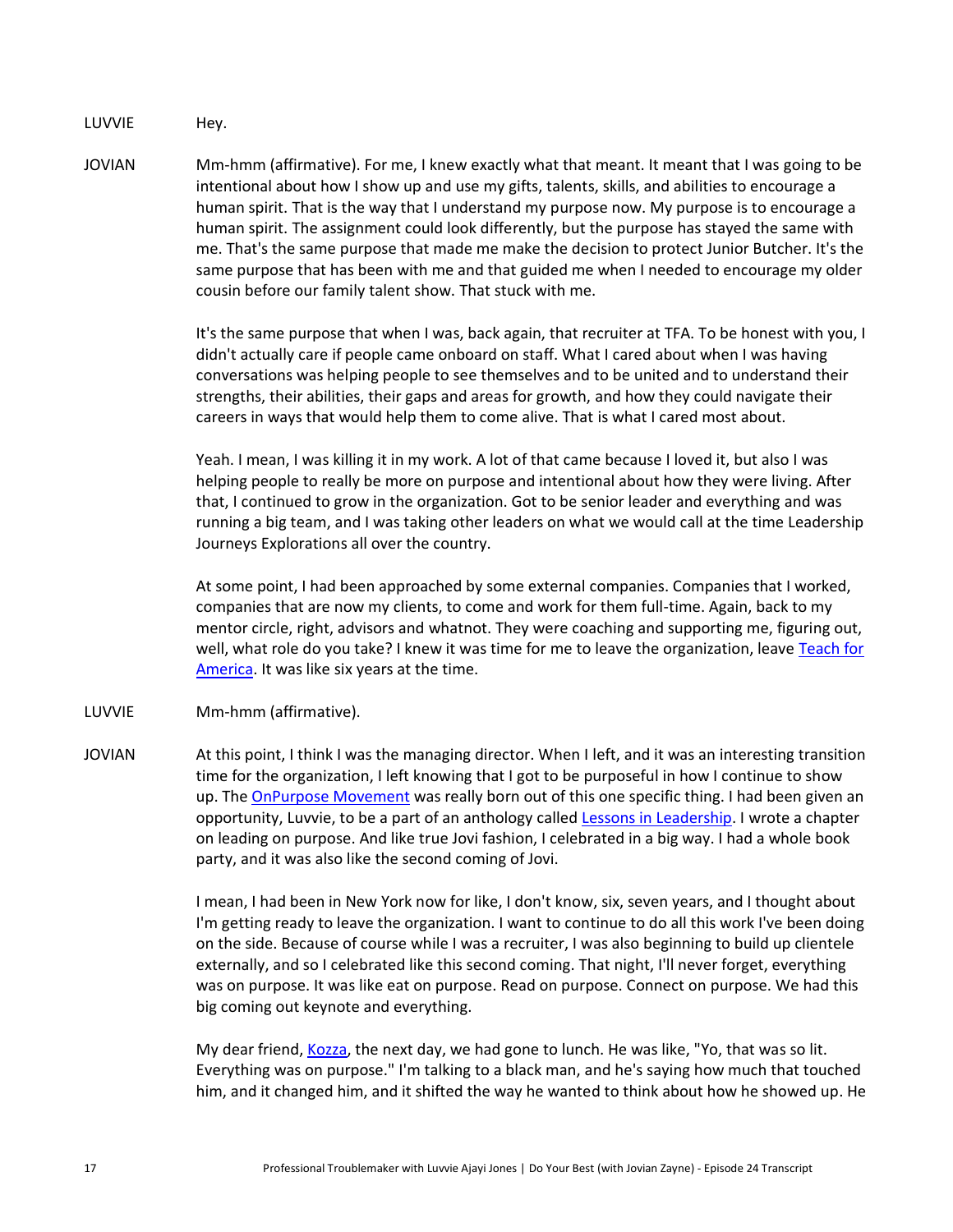was like, "Everything needs to be on purpose in my life." I was like, "You're right." That was the beginning of me really doubling down on my own business. To be honest with you, Luvvie, I didn't anticipate it would be what it is now. I also, while I was like, "Oh, I'll have to let you know."

#### LUVVIE Like a lot of purpose things.

- JOVIAN Exactly. I'm continuing to build up my clientele, but I also was looking for something else fulltime. But this is why a lesson I would give anyone is you got to be quiet enough and still enough to pay attention to the signs that have already been given to you. Because if I'd been honest, God has text messaged me with clarity and been like, "I'm calling into entrepreneurship." I mean, it was as clear as day. But He had to make it even more clear where everywhere that I went back to to apply, the places that had been trying to recruit me and approached me for years, all of a sudden, I'd get to the final round and the job would be closed.
- LUVVIE Wow.
- JOVIAN They're like, "Oh, Jovian, we love you. But, oh, we don't have anymore funding for the position," or whatever. So, I had at this point to run my own business. I was like, "Okay, here I-"
- LUVVIE That's incredible.
- JOVIAN Mm-hmm (affirmative). But now, the same places where I was working, they're now clients.
- LUVVIE Come on. Look, look. You're in those hallowed halls, okay? And now you are-
- JOVIAN I was.
- LUVVIE ... coming in and getting paid and then having to balance and go touch other people in terms of your message. On Purpose Day is coming up, the [International Day of Purpose.](https://www.dayofpurpose.org/) I want people to know about this and participate because it's really inspiring for everyone to collectivity come together on one day to talk about their why.
- JOVIAN Yeah, yeah. I mean, the [Day of Purpose](https://www.dayofpurpose.org/) was born after I continued to work with clients. I think I'd gone through my own kind of wrestling with understanding my why. I was at dinner with a great friend, you know [Tai Beauchamp,](http://www.taibeauchamp.com/) my dear big sis.
- LUVVIE Love her.
- JOVIAN Right? Just incredible soul. I was telling her just how ... I was basically on fire. I was jittery the whole time we were talking. I was like, "Tai, I just keep seeing this trend where people are feeling more frustrated with not knowing why they're doing what they do, and I just want to encourage people to be their best on purpose." I'm like, "I feel like we should celebrate it." She was like, "Well, when are you going to celebrate it? Is there a day already? What do you want to do?" I was like, "I don't know."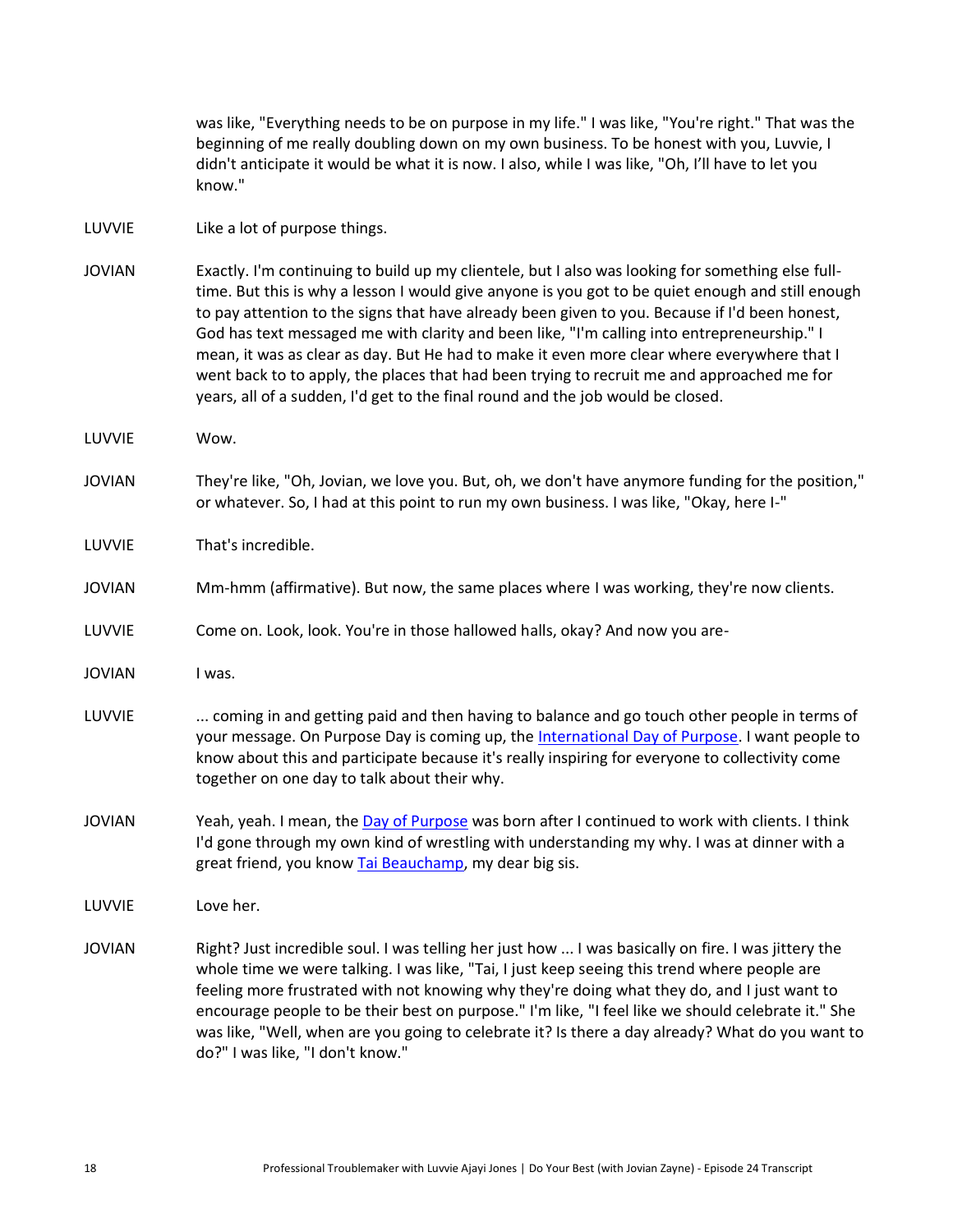I wasn't eating. She also wouldn't let me rest. She was like, "Let's research right now." So, I'm beginning to research while we're at dinner. Food's getting cold, like, "Is there a day already? How can we celebrate? How can more people be excited about the power of understanding their purpose?" Next thing you know, I look it up. There is no day. She's like, "Buy it. Buy the domain right now. We're going to work till morning to get to this."

Within, like, 24 hours, it was bought. I was working with a lawyer to try to get trademarks, everything. It just blew up. For the first three months when [Day of Purpose](https://www.dayofpurpose.org/) was being born, I barely slept. I was a woman on a mission. I was so clear. I was so excited because this whole idea of what would happen if everyone in the world was living on purpose, I kept thinking about my own answer to that question.

What couldn't shake me was the clarity that life would be better. We would be more accountable to one another. There would be unending positive change. There would be a freedom, a clarity, and a confidence that so many of us would be able to walk with that we don't when we are more concerned about being liked by other people or being like someone else. Those are two major distractions from people understanding their own personal sense of why and being connected and committed to it.

So, the day was born out of that, and it happens every year on the summer solstice. What better day, I always say, than the longest day of the year for sunshine. Then, to think about the power of your why and to reconnect to it. So, we invite people to always go to dayofpurpose.org. Spend time reflecting on what are your unique possibilities for your life? What's the assignment you're on right now? People are always like, "Well, Jovian, how should I celebrate?" I always pose the question back to them.

- JOVIAN Of course, I have tons of examples and ways. I mean, you can do things like Amber in San Francisco, who hosted yoga class. Or you could be like Samke in South Africa, who is using her skills and talents as a financial advisor to host a workshop on wealth on purpose, teaching people to be more connected to understanding their personal wealth and development. But it also could be something as simple as downloading our purpose packet, walking through it, getting some reflection questions. It could be writing a letter of intent into yourself and a letter of encouragement to somebody else.
- LUVVIE Yes.
- JOVIAN It could be making a doctor's appointment that you've been putting off. Because Lord knows it's really hard for you to be on purpose if you're not taking care of your body.
- LUVVIE Facts. Facts.
- JOVIAN Exactly. Mm-hmm (affirmative). So, there's a myriad of things for people to do, but definitely we encourage you to go to [dayofpurpose.org.](https://www.dayofpurpose.org/) Get advice from us. Also, if you run a company, a small business, think about how you as a leader are leveraging that day to remind the people who are reporting in to you who are working with you, "Why do you lead the way you lead? What is it that you do? What brought you to the work, and what's keeping you in the work?" It's an incredible day for people to double down on their values and to be very transparent and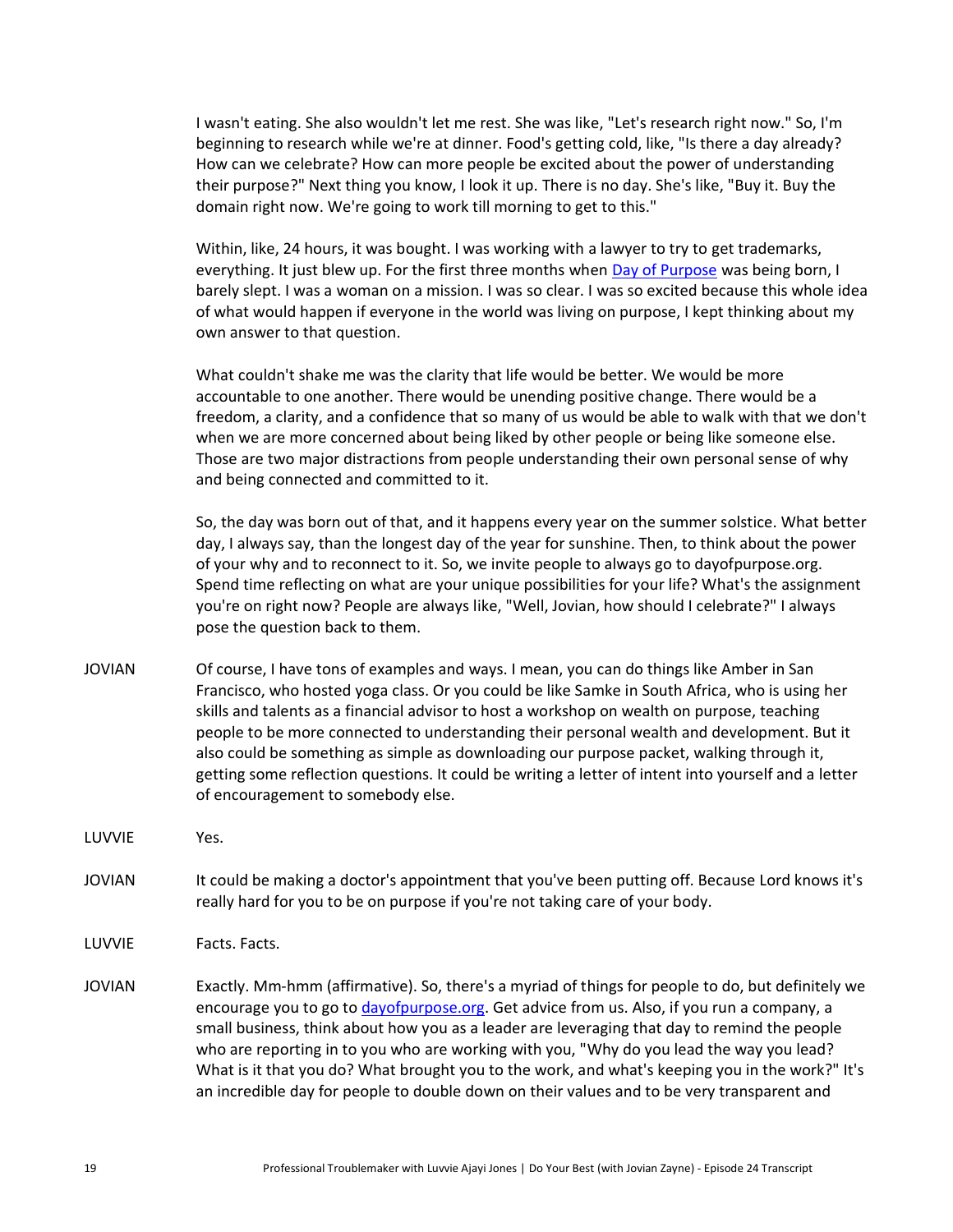|               | forthcoming at communicating those to their consumers, and to their clients, and to their<br>partners, and to their team.                                                                                                                                                                                                                                                                                                                                                                                                                                                                                                                                                                                                                                                                                                                                             |
|---------------|-----------------------------------------------------------------------------------------------------------------------------------------------------------------------------------------------------------------------------------------------------------------------------------------------------------------------------------------------------------------------------------------------------------------------------------------------------------------------------------------------------------------------------------------------------------------------------------------------------------------------------------------------------------------------------------------------------------------------------------------------------------------------------------------------------------------------------------------------------------------------|
| LUVVIE        | I'm actually going to challenge team AweLuv to do that on the day, and-                                                                                                                                                                                                                                                                                                                                                                                                                                                                                                                                                                                                                                                                                                                                                                                               |
| <b>JOVIAN</b> | Ooh.                                                                                                                                                                                                                                                                                                                                                                                                                                                                                                                                                                                                                                                                                                                                                                                                                                                                  |
| LUVVIE        | participate in OnPurpose and really talk about what their purpose is on that day. I want to<br>know as their leader why they do what they do and why they show up.                                                                                                                                                                                                                                                                                                                                                                                                                                                                                                                                                                                                                                                                                                    |
| <b>JOVIAN</b> | Yes. Yes.                                                                                                                                                                                                                                                                                                                                                                                                                                                                                                                                                                                                                                                                                                                                                                                                                                                             |
| LUVVIE        | Mm-hmm (affirmative).                                                                                                                                                                                                                                                                                                                                                                                                                                                                                                                                                                                                                                                                                                                                                                                                                                                 |
| <b>JOVIAN</b> | Oh, I feel the same way.                                                                                                                                                                                                                                                                                                                                                                                                                                                                                                                                                                                                                                                                                                                                                                                                                                              |
| LUVVIE        | Mm-hmm (affirmative).                                                                                                                                                                                                                                                                                                                                                                                                                                                                                                                                                                                                                                                                                                                                                                                                                                                 |
| <b>JOVIAN</b> | Can I say this, Luvvie? I know lots of people ask me this question. They always say, "Well, Jovian,<br>how do we help people find their purpose? People are feeling like, "What's my purpose?" when<br>you tell them. I don't answer this question the same way every time. I think I do so because I<br>understand  The question is so big that I think there's a lot of humility that comes over me<br>when I even begin to approach it because I think it's a personal question, too.                                                                                                                                                                                                                                                                                                                                                                              |
| LUVVIE        | Yeah.                                                                                                                                                                                                                                                                                                                                                                                                                                                                                                                                                                                                                                                                                                                                                                                                                                                                 |
| <b>JOVIAN</b> | But I would tell people and offer them these four Bs to kind of center yourself on. The biggest B I<br>would say is breadcrumbs. You remember that ridiculous story growing up, Hansel and Gretel?                                                                                                                                                                                                                                                                                                                                                                                                                                                                                                                                                                                                                                                                    |
| LUVVIE        | Yes.                                                                                                                                                                                                                                                                                                                                                                                                                                                                                                                                                                                                                                                                                                                                                                                                                                                                  |
| <b>JOVIAN</b> | That was, yeah, very scary, but Hansel and Gretel off in the woods. They used bread crumbs and<br>ultimately these stones to help them back to safety to send them back home. I think of home as<br>like this sense of purpose and a understanding of why. So, I encourage people to pick up the<br>bread crumbs that have been all around you. Sometimes it's your family, your friends. It's your<br>village that has the bread crumbs because, again, they can help you see what you can't see. The<br>bread crumbs that I found that have been most helpful in helping to remind me of who I've<br>always been, what I've been called to be in the world, is bread crumbs that goes back to the<br>trail, like moments of potential or active betrayal in your life. It's when you betrayed yourself, or<br>when you felt like you were going to, but you didn't. |
| <b>JOVIAN</b> | Because your decision in that moment and your feeling or reaction to it helps you to get clarity.<br>For me, that Junior Butcher moment, that was a moment of potential betrayal, but my decision<br>in that was a clear reminder of who I was supposed to be. Right?                                                                                                                                                                                                                                                                                                                                                                                                                                                                                                                                                                                                 |
| LUVVIE        | Yeah.                                                                                                                                                                                                                                                                                                                                                                                                                                                                                                                                                                                                                                                                                                                                                                                                                                                                 |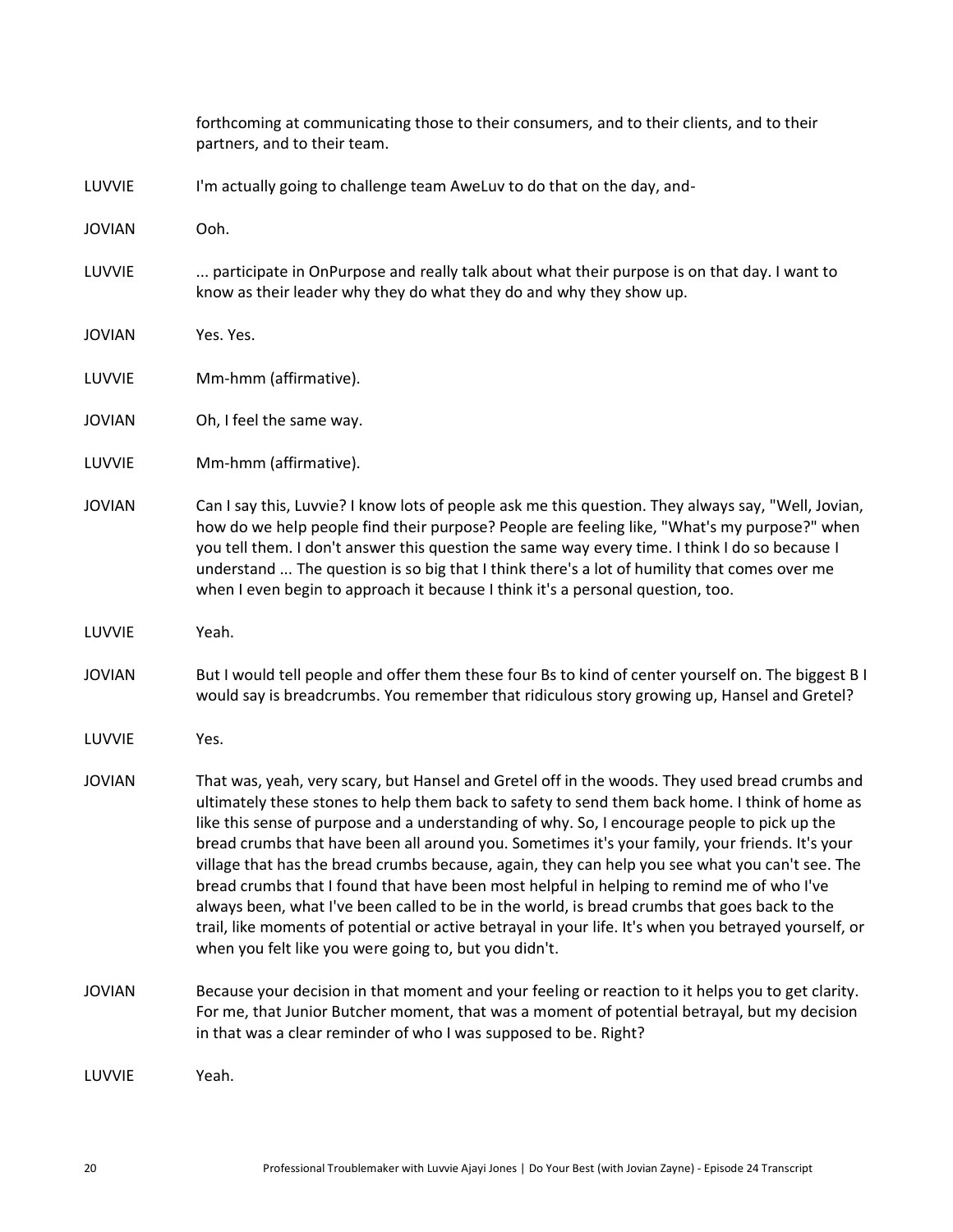| <b>JOVIAN</b> | The other B I'd offer people is belief. For me, my faith is a huge part of it, the way that I<br>understand my relationship with God, and my creator, and Jesus, that's a huge part of the way<br>that I think I have been set apart. I have been intentionally created. I encourage people to<br>explore your belief system, ones that have been given to you, and interrogate those that have<br>been given to you to see whether they stand up now. What is truth for you?                                                                                                                                                                        |
|---------------|------------------------------------------------------------------------------------------------------------------------------------------------------------------------------------------------------------------------------------------------------------------------------------------------------------------------------------------------------------------------------------------------------------------------------------------------------------------------------------------------------------------------------------------------------------------------------------------------------------------------------------------------------|
| <b>JOVIAN</b> | Then, the other B is burden. I think the burdens of our hearts are specific and particular to us. If<br>you were to consider that the things that have shaped you are unique and that they were<br>selected, if you will, there is a particular reason why you could be moved by seeing a certain<br>commercial on TV and perhaps I'm not. Right?                                                                                                                                                                                                                                                                                                    |
| LUVVIE        | Yeah.                                                                                                                                                                                                                                                                                                                                                                                                                                                                                                                                                                                                                                                |
| <b>JOVIAN</b> | Or I may be overwhelmed when I run into young kids of color who are trying to get into soccer.<br>There's a particular reason I'm going to feel that way, whereas you may be more compelled<br>seeing young kids think about STEM or something. So, I think we should pay attention to what<br>that burden is and honor the burden of our heart, honor what that burden is telling us because<br>our skills, experiences, and resources could help send us to a place of activation. They can send<br>us to a place where a job or an experience or a relationship or a community where our sense of<br>purpose can be activated in a different way. |
| <b>JOVIAN</b> | But that can't happen if we're not going down enough to pay attention to what that burden is,<br>where the potential acts of betrayal and belief. Those are the big bread crumbs I give people,<br>this question of how do I begin to understand my sense of purpose?                                                                                                                                                                                                                                                                                                                                                                                |
| LUVVIE        | I need people to rewind that piece and play it again to themselves because that's a question that<br>people ask all the time. How do I find my why?                                                                                                                                                                                                                                                                                                                                                                                                                                                                                                  |
| <b>JOVIAN</b> | All the time.                                                                                                                                                                                                                                                                                                                                                                                                                                                                                                                                                                                                                                        |
| LUVVIE        | How do I find my purpose? That actually does help. I think sometimes we ignore the things<br>that's already in front of our face because we think it's too easy.                                                                                                                                                                                                                                                                                                                                                                                                                                                                                     |
| <b>JOVIAN</b> | Mm-hmm (affirmative).                                                                                                                                                                                                                                                                                                                                                                                                                                                                                                                                                                                                                                |
| LUVVIE        | Typically, that thing that gift that you wake up and do seamlessly and flawlessly and we just<br>can't help but do, a lot of times, that's our gift that we're just not paying attention to.                                                                                                                                                                                                                                                                                                                                                                                                                                                         |
| <b>JOVIAN</b> | Mm-hmm (affirmative). Mm-hmm (affirmative). That's it.                                                                                                                                                                                                                                                                                                                                                                                                                                                                                                                                                                                               |
| LUVVIE        | That's dope. That's dope. So, OnPurpose Movement, I'm definitely participating this year.                                                                                                                                                                                                                                                                                                                                                                                                                                                                                                                                                            |
| <b>JOVIAN</b> | Woo-hoo.                                                                                                                                                                                                                                                                                                                                                                                                                                                                                                                                                                                                                                             |
| LUVVIE        | I've participated the last two years. I'm going to keep doing it because I think it's-                                                                                                                                                                                                                                                                                                                                                                                                                                                                                                                                                               |
| <b>JOVIAN</b> | Sure have.                                                                                                                                                                                                                                                                                                                                                                                                                                                                                                                                                                                                                                           |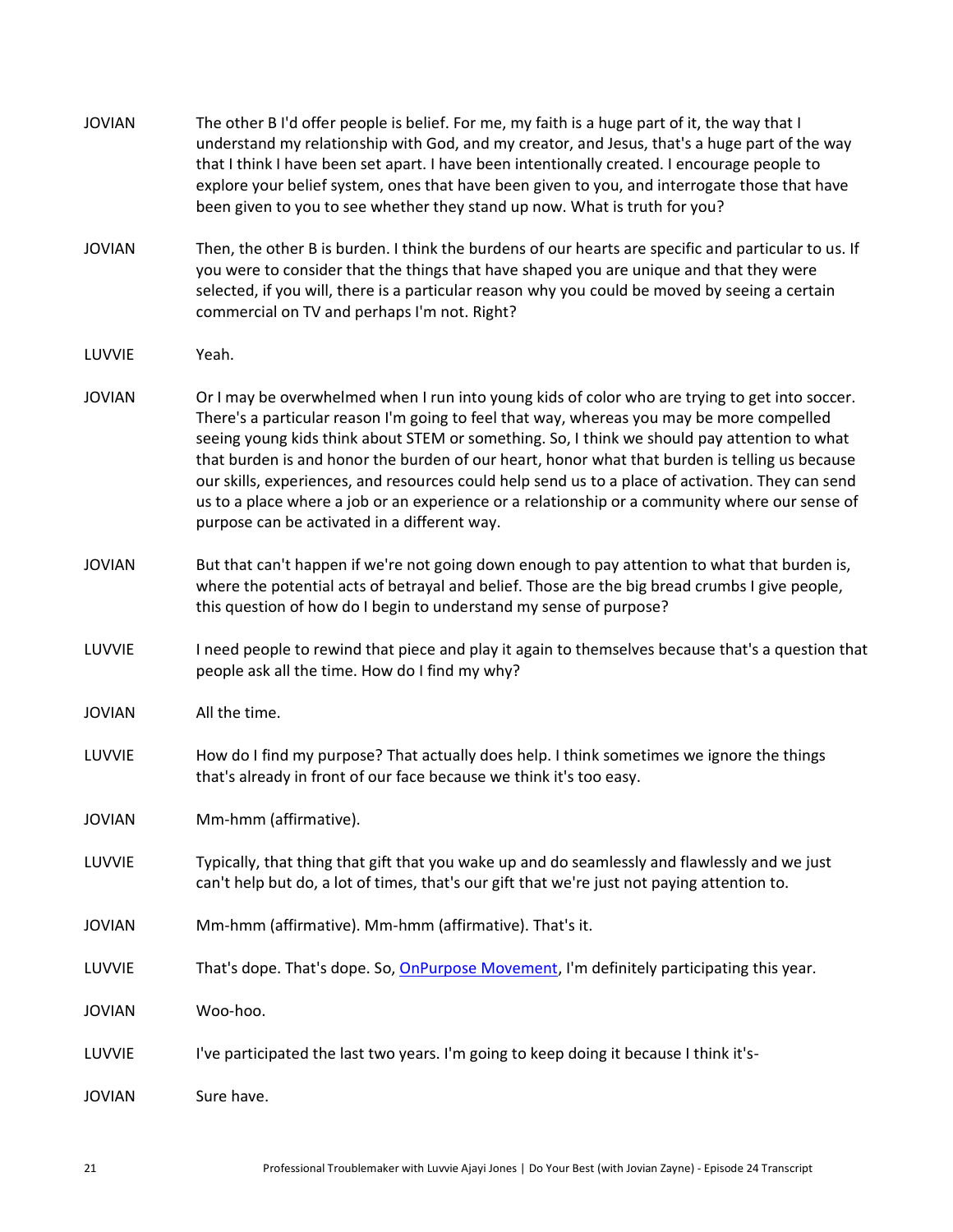| LUVVIE        | really important and significant work that you're doing, and I am always rooting for it. So, I<br>always got to ask people, as you are being this person and being this dope space-holder and<br>powerful black woman, what are you doing to take care of yourself?                                                                                                                                                                           |
|---------------|-----------------------------------------------------------------------------------------------------------------------------------------------------------------------------------------------------------------------------------------------------------------------------------------------------------------------------------------------------------------------------------------------------------------------------------------------|
| <b>JOVIAN</b> | Girl, you already know. A number of things. My self-care routine is  I don't play about it, girl. I<br>do not play. I get my naps. My husband calls me nap. That's one of my big nicknames. I am not<br>afraid to sleep whenever, however. I got to get it, I will. I think when I'm really caring for Jovian,<br>I'm watching what I eat because that actually does make me feel better, and I'm sleeping, which<br>means I'm not traveling. |
| LUVVIE        | Yep.                                                                                                                                                                                                                                                                                                                                                                                                                                          |
| <b>JOVIAN</b> | I'm also spending time with the people that I so deeply want to spend time with. So, number<br>one, that's my husband. That means there's a lot of sex involved. That means there's a lot rest-                                                                                                                                                                                                                                               |
| LUVVIE        | Hey, come on. Come on.                                                                                                                                                                                                                                                                                                                                                                                                                        |
| <b>JOVIAN</b> | You already know.                                                                                                                                                                                                                                                                                                                                                                                                                             |
| LUVVIE        | That's the real.                                                                                                                                                                                                                                                                                                                                                                                                                              |
| <b>JOVIAN</b> | There's a lot of rest.                                                                                                                                                                                                                                                                                                                                                                                                                        |
| LUVVIE        | That's the real.                                                                                                                                                                                                                                                                                                                                                                                                                              |
| <b>JOVIAN</b> | That's the realest. Look, have sex, stay married. Have sex always. Yeah. My self-care routine<br>involves rest, good food, sex, reading, and just relaxing. Mm-hmm (affirmative).                                                                                                                                                                                                                                                             |
| LUVVIE        | Yo. Listen, I love that you put sex in there because people never say that.                                                                                                                                                                                                                                                                                                                                                                   |
| <b>JOVIAN</b> | And they're lying. I don't have time to lie. I'm trying to stay married, and I will.                                                                                                                                                                                                                                                                                                                                                          |
| LUVVIE        | Amen. Okay. The important things of physical touch and love languages.                                                                                                                                                                                                                                                                                                                                                                        |
| <b>JOVIAN</b> | Hey, you heard it. You heard it.                                                                                                                                                                                                                                                                                                                                                                                                              |
| LUVVIE        | I'm here for it. Are you a massage girl? Or are you the one who's like, "I got to do facials."                                                                                                                                                                                                                                                                                                                                                |
| <b>JOVIAN</b> | Oh, yes.                                                                                                                                                                                                                                                                                                                                                                                                                                      |
| LUVVIE        | "I do candles"?                                                                                                                                                                                                                                                                                                                                                                                                                               |
| <b>JOVIAN</b> | Oh, no. Give me the 80, 120-minute. I want to get massaged now. However long they would like<br>and is possible, I would love that, please.                                                                                                                                                                                                                                                                                                   |
| LUVVIE        | You know what's funny?                                                                                                                                                                                                                                                                                                                                                                                                                        |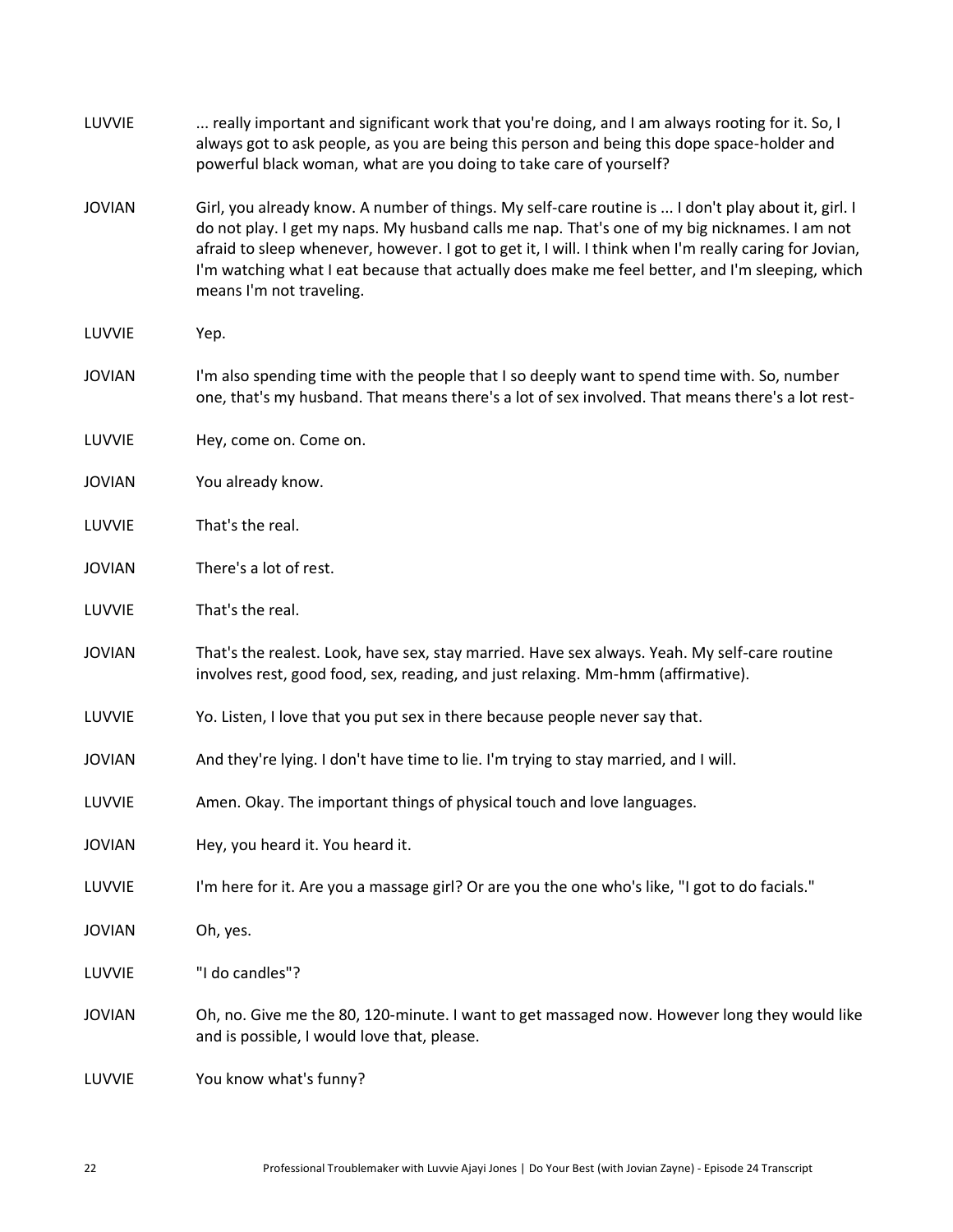| <b>JOVIAN</b> | George and I-                                                                                                                                                                                                                                                                                                                                                                                                                                                                           |
|---------------|-----------------------------------------------------------------------------------------------------------------------------------------------------------------------------------------------------------------------------------------------------------------------------------------------------------------------------------------------------------------------------------------------------------------------------------------------------------------------------------------|
| LUVVIE        | When I tell people, like, "Oh, my God. Do you go for the 90 minutes?" They'll be like, "90<br>minutes? That's a long time." No, it's not.                                                                                                                                                                                                                                                                                                                                               |
| <b>JOVIAN</b> | It isn't? No, not even close. Girl, we need to  Do you use that where they'll come to your<br>house?                                                                                                                                                                                                                                                                                                                                                                                    |
| LUVVIE        | Yes, I've done that before.                                                                                                                                                                                                                                                                                                                                                                                                                                                             |
| <b>JOVIAN</b> | Oh, yeah. Oh, yeah. We will have people come into the crib. We'll have the music set up. That's<br>even better to me sometimes because I don't physically want to go somewhere. Just come on<br>over, and we get to use the same people. It's just great. Mm-hmm (affirmative). I'm all about it.                                                                                                                                                                                       |
| LUVVIE        | So, you and George do the couple's massage in the house?                                                                                                                                                                                                                                                                                                                                                                                                                                |
| <b>JOVIAN</b> | Oh, yes. We'll do a couple's massage in-house or wherever we are, Airbnb, studio houses. We'll<br>get it. Oh, yeah.                                                                                                                                                                                                                                                                                                                                                                     |
| LUVVIE        | Yo, you just inspired me.                                                                                                                                                                                                                                                                                                                                                                                                                                                               |
| <b>JOVIAN</b> | Where am I going to get a massage today? Why you playing? What's the date? Yep. Mm-hmm<br>(affirmative).                                                                                                                                                                                                                                                                                                                                                                                |
| LUVVIE        | Listen, I'm overdue, and you actually just inspired me to be like, yo, you know what? Maybe<br>tonight I'm going to-                                                                                                                                                                                                                                                                                                                                                                    |
| <b>JOVIAN</b> | Seriously.                                                                                                                                                                                                                                                                                                                                                                                                                                                                              |
| LUVVIE        | order one of those services to come to the crib and give us a rubdown. You-                                                                                                                                                                                                                                                                                                                                                                                                             |
| <b>JOVIAN</b> | Yes.                                                                                                                                                                                                                                                                                                                                                                                                                                                                                    |
| LUVVIE        | Yes.                                                                                                                                                                                                                                                                                                                                                                                                                                                                                    |
| <b>JOVIAN</b> | You just need to go ahead and get it girl. It's amazing. Oh, other part of our self-care that's really<br>important, George and I are very  We don't play about our date night. We have a date night<br>every Friday. If for whatever reason, we can't do it Friday because of certain schedule stuff, we<br>still do it. That also is important, keeping that routine and honoring our marriage, our love.<br>Making sure we are keeping each other as a priority is really important. |
| LUVVIE        | Oh, that's clutch because I think we do kind of forget all of that. We forget ourselves. We just<br>run around like headless chickens, so-                                                                                                                                                                                                                                                                                                                                              |
| <b>JOVIAN</b> | Headless chickens, girl. Uh-uh (negative).                                                                                                                                                                                                                                                                                                                                                                                                                                              |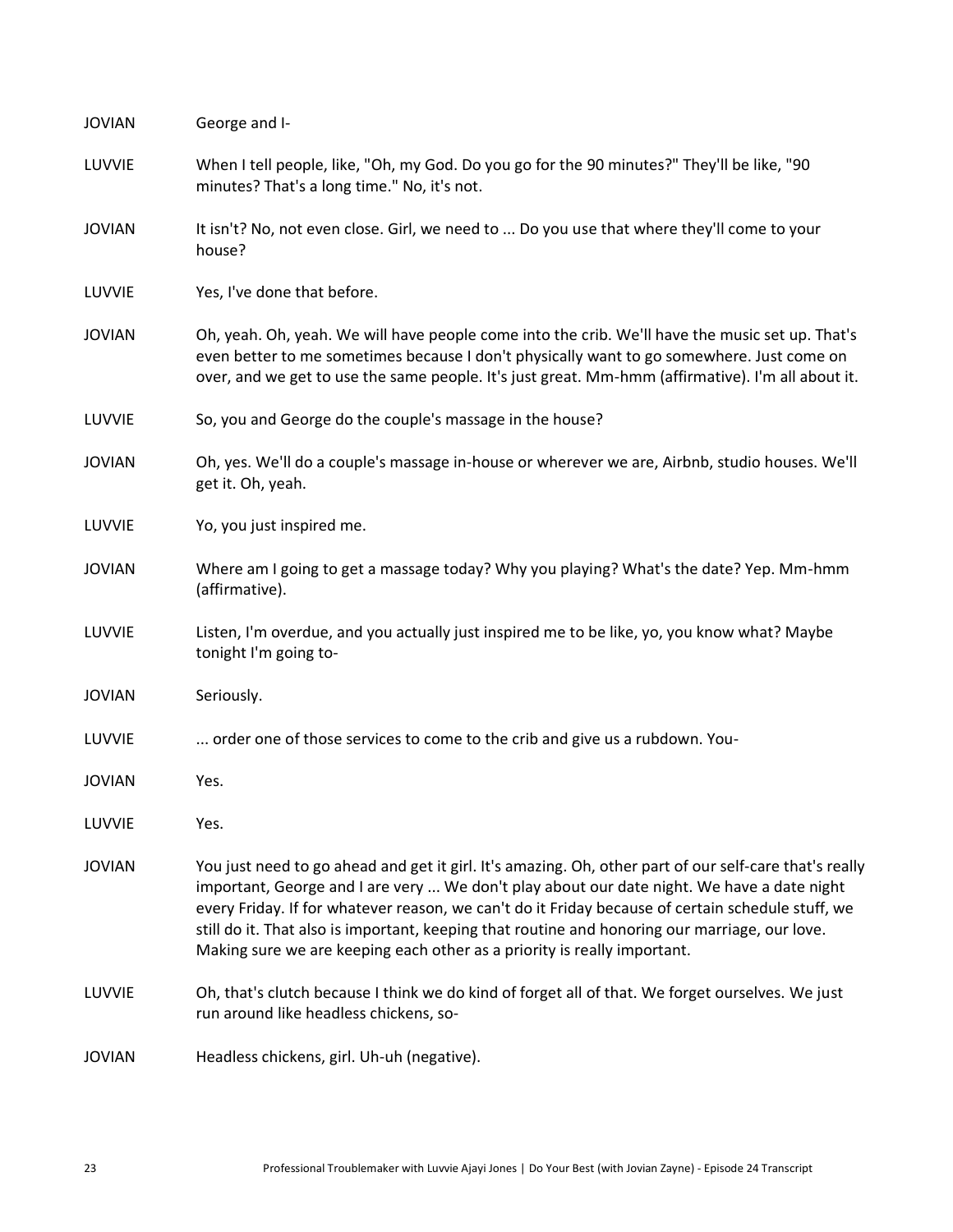| LUVVIE        | Headless chickens. I'm working on it because I know I'm on headless chicken mode right now, so<br>you just inspired me to-                                                                                                                                                                                                                                                                                                                                                                                                                                                                                                                                                                |
|---------------|-------------------------------------------------------------------------------------------------------------------------------------------------------------------------------------------------------------------------------------------------------------------------------------------------------------------------------------------------------------------------------------------------------------------------------------------------------------------------------------------------------------------------------------------------------------------------------------------------------------------------------------------------------------------------------------------|
| <b>JOVIAN</b> | You are.                                                                                                                                                                                                                                                                                                                                                                                                                                                                                                                                                                                                                                                                                  |
| LUVVIE        | I am, girl.                                                                                                                                                                                                                                                                                                                                                                                                                                                                                                                                                                                                                                                                               |
| <b>JOVIAN</b> | You are. We will talk later about your portfolio allocations right now because it might be out of<br>whack.                                                                                                                                                                                                                                                                                                                                                                                                                                                                                                                                                                               |
| LUVVIE        | Girl, my portfolio allocation is all out of whack right now. Thasunda will roast me. I actually<br>haven't talked to Thasunda. She's one of my mentors who I'll check in with, and she'll be like,<br>"How's your portfolio?" Right now, if I was to tell you what my portfolio is, it's trash. So-                                                                                                                                                                                                                                                                                                                                                                                       |
| <b>JOVIAN</b> | Oh.                                                                                                                                                                                                                                                                                                                                                                                                                                                                                                                                                                                                                                                                                       |
| LUVVIE        | I got to recalibrate my portfolio, so I got to do that. I got to do that. So, we're going to catch up<br>so you can hold me accountable because, y'all, Jovi hold me accountable. She's one who's like,<br>"Ma'am, what is going on?"                                                                                                                                                                                                                                                                                                                                                                                                                                                     |
| <b>JOVIAN</b> | I will. I will. I will. People don't know. You and I, we have the talks that other people don't want<br>to have. In moments of crisis, it is  You already know what it is.                                                                                                                                                                                                                                                                                                                                                                                                                                                                                                                |
| LUVVIE        | You're one of the first people I call in the moments of crisis because I'm like, if there's one<br>person who can give me perspective and also hold me accountable for who I'm supposed to be,<br>yeah, yeah, Jovian Zayne is that girl.                                                                                                                                                                                                                                                                                                                                                                                                                                                  |
| <b>JOVIAN</b> | I'm so glad I can do that for you, Luvvie, and I'm glad you can do it for me just because there are<br>other people who have done it for us forever who just have held us accountable to be who we<br>are supposed to be in the world. I say this to everybody. You're not like everybody else. That's<br>just it, and everybody can take that same message. If you consider the power of your<br>uniqueness, you should take yourself more seriously. We should all be taking ourselves more<br>seriously in a way that makes sure we rise to the occasion of our purpose. I had this really<br>important revelation in the shower, which is all of where my good revelations come from. |
| LUVVIE        | As everybody's good revelations come through.                                                                                                                                                                                                                                                                                                                                                                                                                                                                                                                                                                                                                                             |
| <b>JOVIAN</b> | You know what I'm saying?                                                                                                                                                                                                                                                                                                                                                                                                                                                                                                                                                                                                                                                                 |
| LUVVIE        | You be solving a lot of problems in the shower, yeah.                                                                                                                                                                                                                                                                                                                                                                                                                                                                                                                                                                                                                                     |
| <b>JOVIAN</b> | Girl, that water streaming down is like a cleansing vibe. But I had this thing hit me. The Bible<br>talks about to whom much is given, much is required. I remember thinking, well, what if it's just<br>I've always thought about that in terms of gifts and resources, money or whatever. But what if<br>it's about purpose? Like to whom purpose is given, purpose is required? And if we all are given a<br>sense of purpose, that is the thing that is most required of us. So, I encourage people through                                                                                                                                                                           |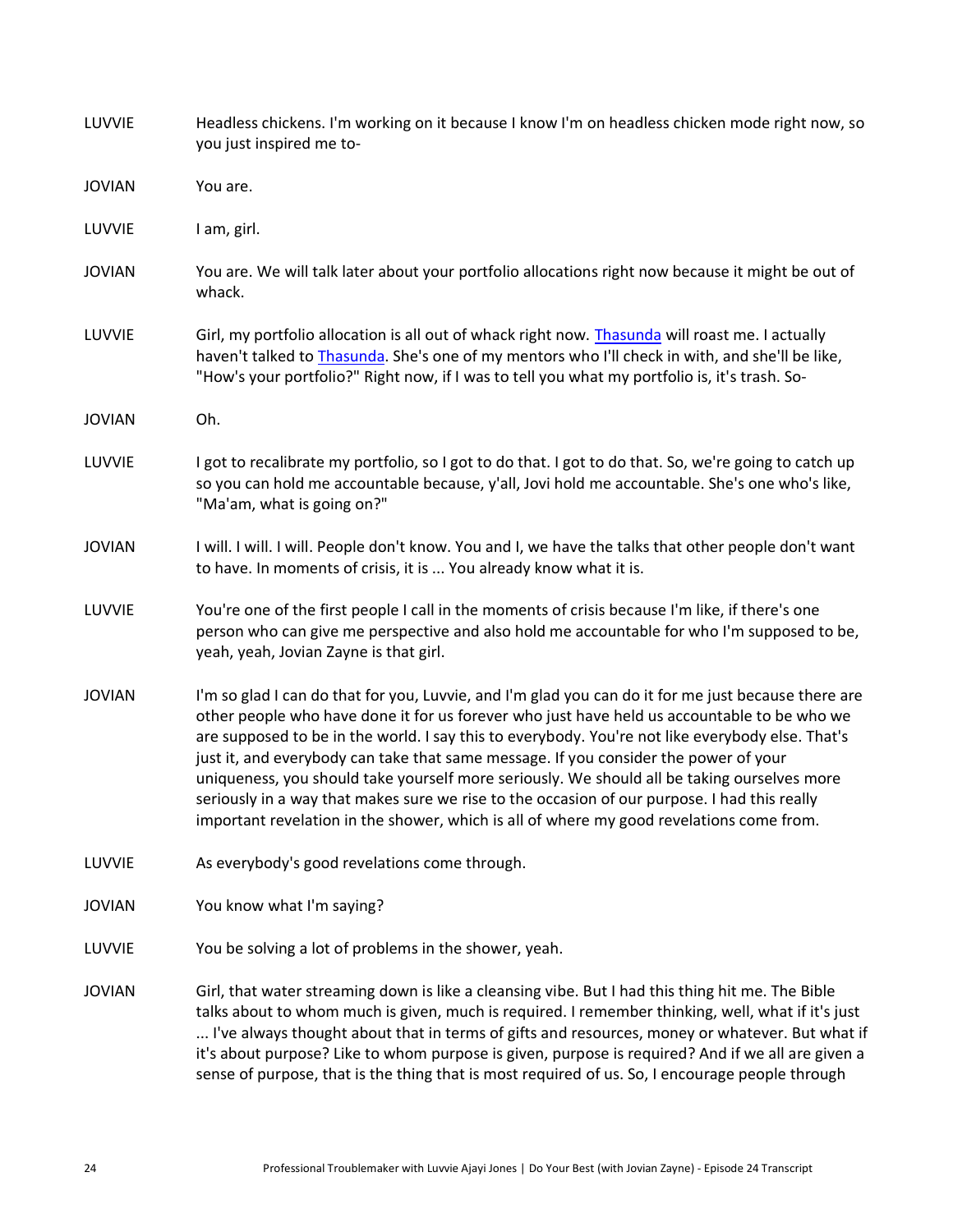|               | that. That is what's required of us, each and every one of us, to double down on a<br>understanding of ourselves and to be intentional in how we show up.                                                                                                                                                                                                                                                       |
|---------------|-----------------------------------------------------------------------------------------------------------------------------------------------------------------------------------------------------------------------------------------------------------------------------------------------------------------------------------------------------------------------------------------------------------------|
| <b>JOVIAN</b> | Take yourself seriously enough. Take your creator seriously enough to not play games with the<br>time that you have. I just believe each of us is too important. We've been gifted too much, and<br>we just matter. We just matter. I want everyone to be reminded that they're worthy of being<br>seen, and I think you're seen mostly clearly when you're really in touch with who God's called<br>you to be. |
| LUVVIE        | That's real.                                                                                                                                                                                                                                                                                                                                                                                                    |
| <b>JOVIAN</b> | Mm-hmm (affirmative).                                                                                                                                                                                                                                                                                                                                                                                           |
| LUVVIE        | That's real. I affirm that. I hold that. I'm going to use that as a reminder because you already  I<br>got a lot to process, yo. I got a lot to process. You always be dropping the gems. I'm like I got to<br>pick that up, put it in my bag, take it with me.                                                                                                                                                 |
| <b>JOVIAN</b> | Love you, Luvvie.                                                                                                                                                                                                                                                                                                                                                                                               |
| LUVVIE        | I got to do it. I am so thankful for you and so thankful for your presence. I think you elevate the<br>rooms that you're in, so you are constantly-                                                                                                                                                                                                                                                             |
| <b>JOVIAN</b> | Thank you.                                                                                                                                                                                                                                                                                                                                                                                                      |
| LUVVIE        | making people and places better, which that's a life well lived. So, shout-out to you.                                                                                                                                                                                                                                                                                                                          |
| <b>JOVIAN</b> | Oh, thank you.                                                                                                                                                                                                                                                                                                                                                                                                  |
| LUVVIE        | I love you dearly, and-                                                                                                                                                                                                                                                                                                                                                                                         |
| <b>JOVIAN</b> | I love you.                                                                                                                                                                                                                                                                                                                                                                                                     |
| LUVVIE        | Yo, I'm always, always cheering you on, and yo, <b>OnPurpose Movement changing lives</b> . So,<br>people, go to onpurposemovement.com?                                                                                                                                                                                                                                                                          |
| <b>JOVIAN</b> | Dayofpurpose.                                                                                                                                                                                                                                                                                                                                                                                                   |
| LUVVIE        | Dayofpurpose.com?                                                                                                                                                                                                                                                                                                                                                                                               |
| <b>JOVIAN</b> | Actually, dot org. Well, they can go to both. We bought everything, but go to dayofpurpose.org<br>if you want to get the direct link and get everything that you could think about in relationship to<br>the International Day of Purpose. Seriously, no matter where you are in the world, whether you<br>are in Kuwait, there's actuality programming in Kuwait.                                              |
| LUVVIE        | Wow.                                                                                                                                                                                                                                                                                                                                                                                                            |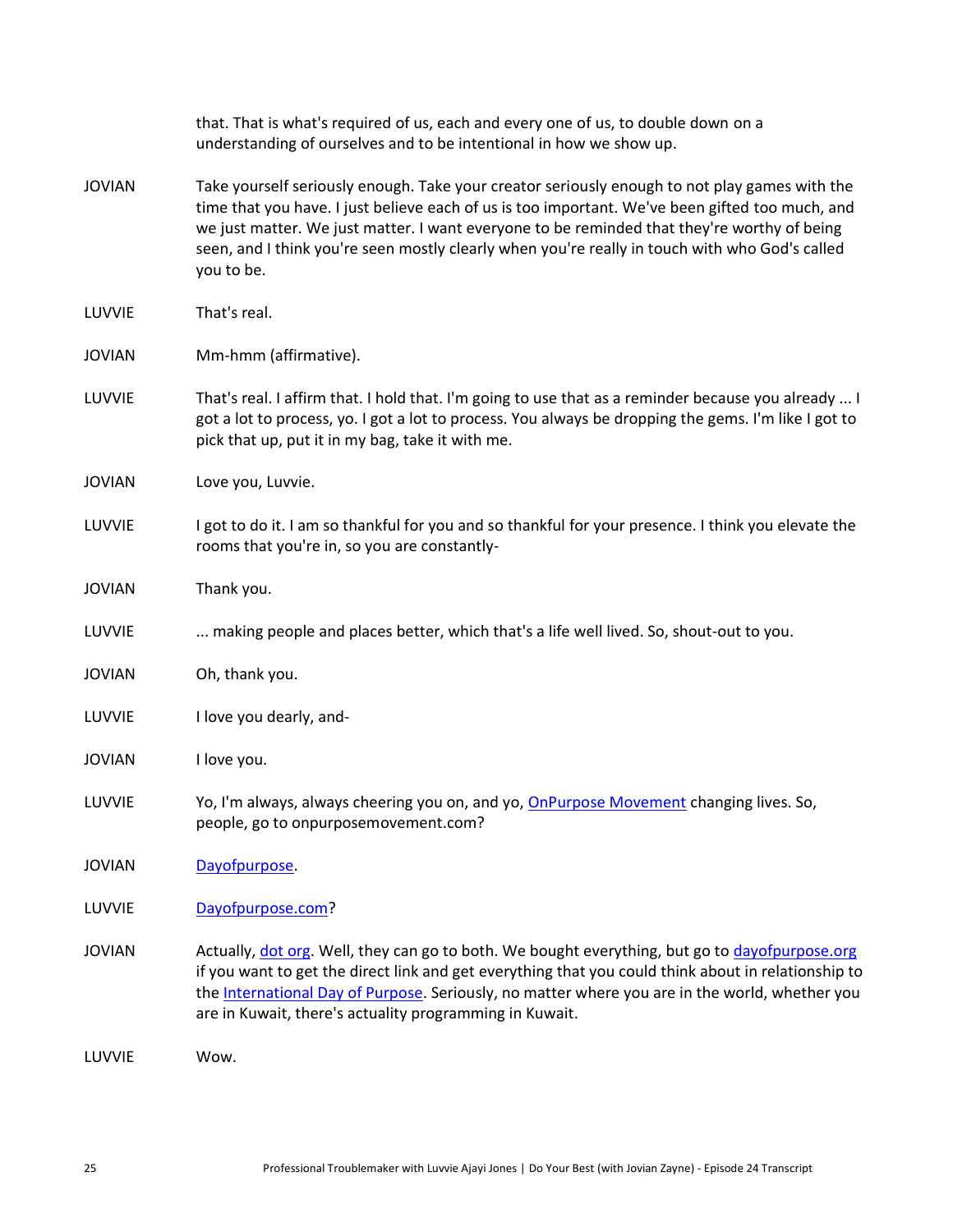| <b>JOVIAN</b> | If you are in Miami, if you are in Belize, we got something for you. So, virtual, in-person, let's do<br>it. |
|---------------|--------------------------------------------------------------------------------------------------------------|
| LUVVIE        | Bad. Bad, bad, bad. All right. Thank you so much for dropping these gems.                                    |
| <b>JOVIAN</b> | You're welcome. It was a pleasure. Bye, Luv.                                                                 |
| LUVVIE        | I'll call you later. Bye.                                                                                    |
| <b>JOVIAN</b> | Bye.                                                                                                         |

When it comes to finding your why, finding your purpose, I loved her suggestion to be quiet enough and still enough to pay attention to the signs that have already been given to you. I think we all know deep down in our spirits who we are and what we're meant to do, but we let fear or imposter syndrome or the distractions of everyday life drown out that voice within. But if we can get quiet, we can hear it and start to do something about it.

And if you need more ideas on figuring out your why, you can use the questions Jovian suggested in the episode:

- Who are you supposed to be?
- What are you supposed to do?
- How are you supposed to show up and move throughout the world?

Grab a journal and find a quiet spot and answer those questions. You'll start to see patterns emerge that will help you lean into your purpose.

I'm asking my team to participate in Day of Purpose this year on June 20. I want to challenge you to ask your team at work or your group of girlfriends to do the same. Visit dayofpurpose.org to find out the details and get more ideas on what you can do to live more on purpose. You can also check out their Instagram at @dayofpurpose and follow @jovianzayne

Thank you for tuning in to another episode of the Professional Troublemaker podcast. If you loved what you heard, make sure you're subscribed to Professional Troublemaker in your podcast platform of choice. And share it with people. Let them know it is dope.

Also, order my namesake book, **[PROFESSIONAL TROUBLEMAKER: The Fear-Fighter Manual](http://professionaltroublemakerbook.com/)** anywhere that you buy books. I especially love when you buy it from independent bookstores. So go to [ProfessionalTroublemakerBook.com](http://professionaltroublemakerbook.com/) for more. Because this book is game changing, and I'd say that even if I wasn't the one who wrote it.

Please make sure you rate this show and leave a comment with a five-star review whether you're listening i[n Apple Podcasts,](http://apple.co/luvvie) [Spotify,](https://open.spotify.com/show/2hL4Zd5E3WZIFKzXSADqBB?si=FfMJUhpmQ-aDIrS_sU_g1Q) Stitcher or wherever you choose to listen. Feel free to also share some insights and whatever connected with you on social media and be sure to tag us  $-$  we're